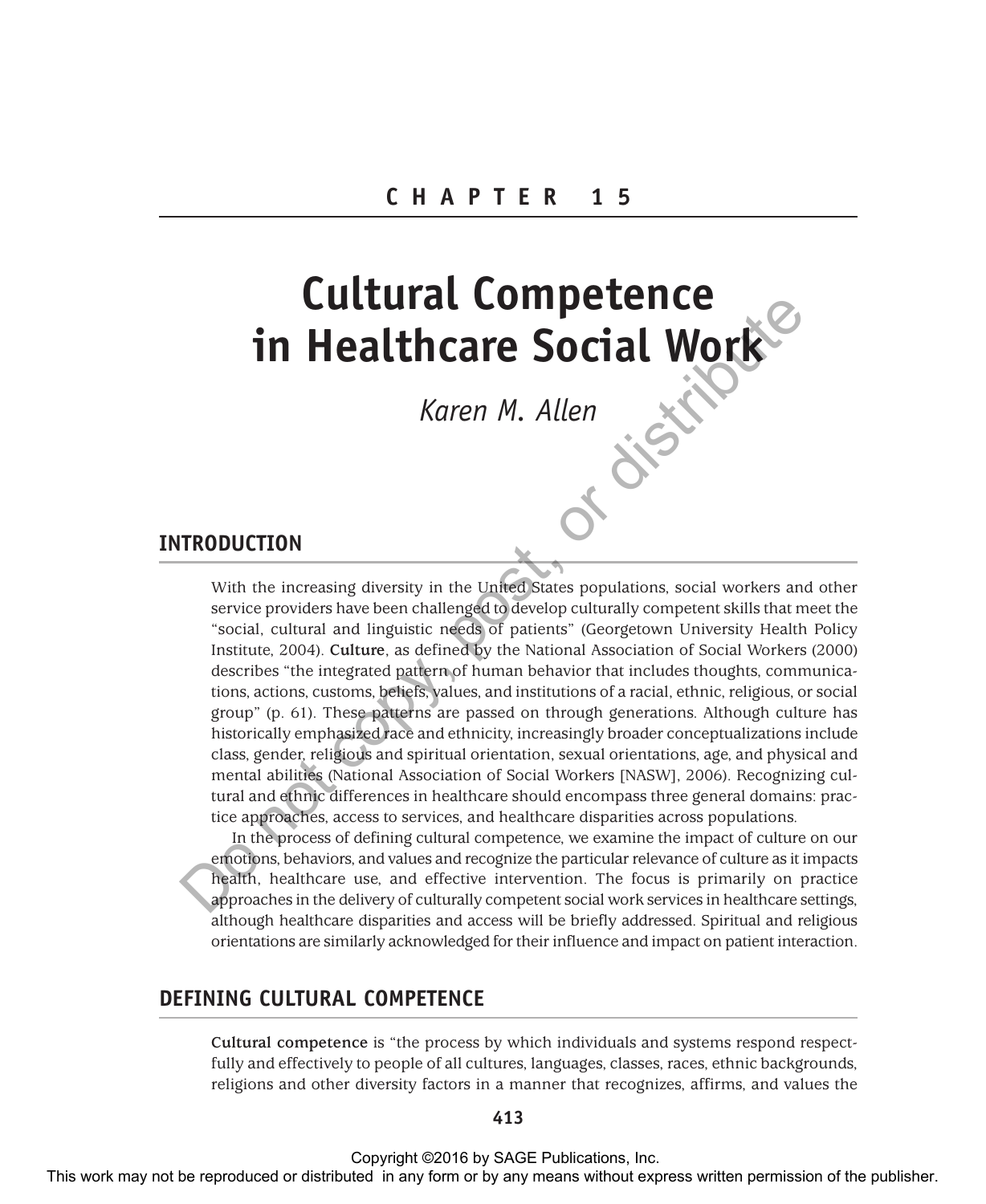worth of individuals, families and communities and protects and preserves the dignity of each" (NASW, 2001, 2006). **Linguistic competence** is an essential feature of culturally sensitive services and refers to providing readily available, culturally appropriate oral and written language services to individuals with limited English proficiency (Agency for Healthcare Research and Quality, 2003). Linguistic competence is a particularly important aspect of cultural competence in healthcare. Social workers play a key role in ensuring that patient education materials are translated to meet the needs of the service population and in ensuring that translation services and resources are available to the institution and patient (Farrar & Kirkpatrick, 2010).

**Health literacy** is defined as "the degree to which individuals have the capacity to obtain, process, and understand basic health information and services needed to make appropriate health decisions" (Nielsen-Bohlman, Panzer, & Kindig, 2004, p. 32). We take an expansive view of health literacy and understand it to be directly influenced by the client system's culture—that is, their worldview, beliefs about health and illness, and traditional healing practices**.** Further, this perspective on health literacy is expanded to include the interactional dynamics of the patient–provider relationship. That is to say, the medical care is at least as influenced and directed by the health literacy (worldview, beliefs, and values about health) of the physician, team, and healthcare system as it is by that of the patient (Neuman, Matto, Hutchison & Singleton, 2005). IT of the rest may not the reproduced or distributed in any form of the may mean the reproduced or distributed in any form or by any means with the reproduced or the publisher in any form or by any means we consider the pu

Cultural competence is not static and requires frequent relearning and unlearning about diversity. Practitioners must acknowledge the implications of their own "cultural lens" and continuously reflect on their own assumptions, biases, and stereotypes. This requires practitioners to adopt an attitude of open-mindedness and respect for all patients, including those who differ from them socially or culturally; to utilize interventions that recognize that effective clinical relationships may be constructed differently across cultures; and to understand the impact of healthcare disparities and inequalities that contribute to unequal access and treatment. Although definitions of cultural competence continue to evolve, Niemeier, Burnett, and Whitaker (2003) observed that the common elements of cultural competence include

- the adjustment or recognition of one's own culture in order to understand the culture of the patient;
- appreciation and respect for cultural differences and similarities within, among, and between groups; and
- the development of a set of attitudes, behaviors, skills, and policies that help providers to work effectively in cross-cultural situations.

**Cultural humility** as proposed by Tervalon and Murray-Garcia (1998) describes a lifelong commitment to self-evaluation and self-critique in exploring cultural biases. It acknowledges the power differential between providers and patients in order to develop non-paternalistic partnerships for care. Ideally, we should maintain an awareness of and sensitivity to the cultural groups with whom we are working. However, although culture is shared among members of the group, each individual constructs his or her own meaning and interpretation. Using a non-judgmental attitude, being open-minded, and reflecting a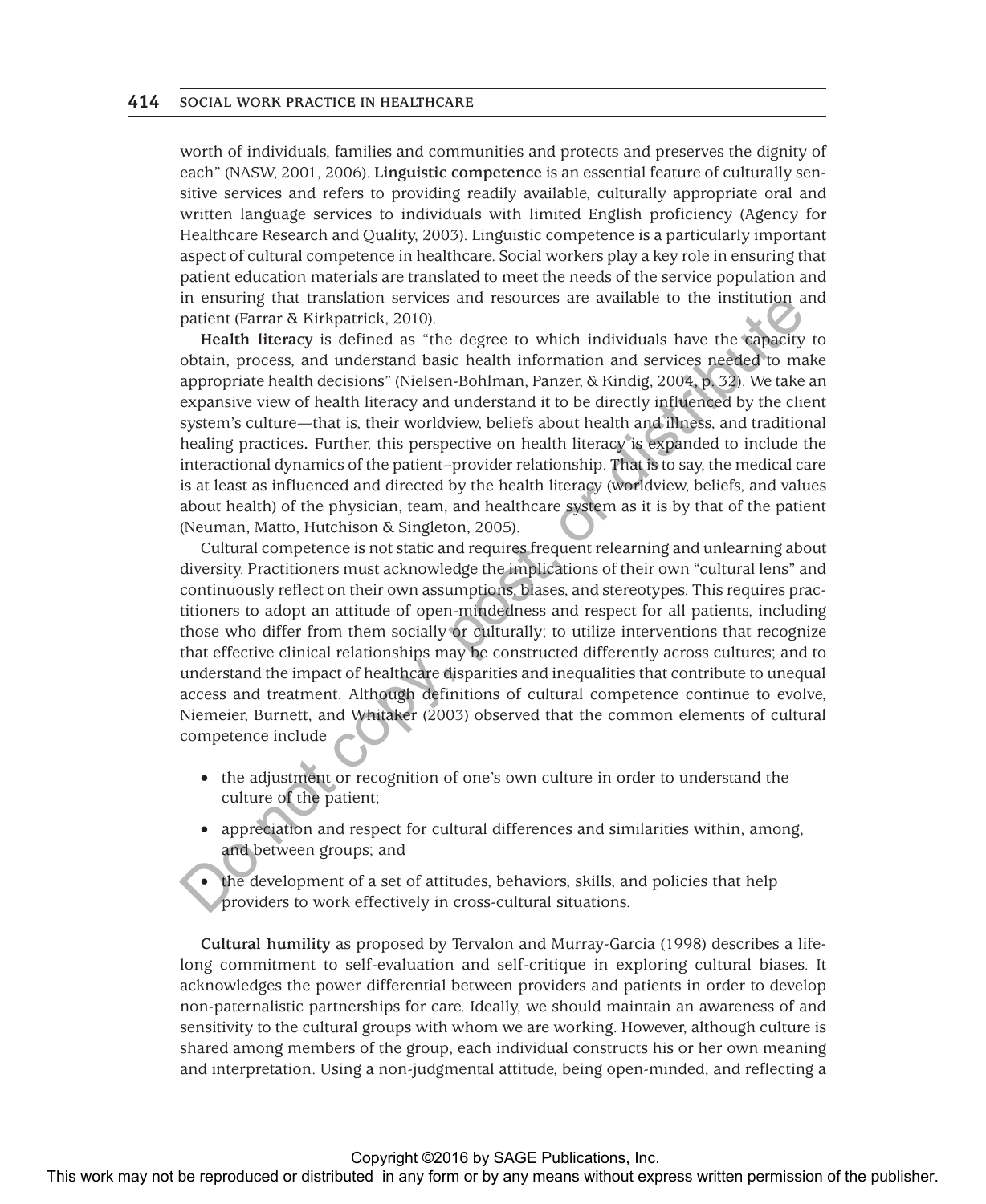sincere curiosity about the cultural experiences and beliefs of patients are crucial when working with individuals from different cultures. We acknowledge our limited understanding about the patient's culture and validate the patient as an expert in his or her own life and culture. We can then respectfully ask the patient to introduce us to his or her culture so that we might arrive at a shared understanding of his or her health condition, its meaning, and its treatment (Anderson, 1997; White, 1995).

Culture provides a framework in which individuals understand the causes, treatment, and meaning of disease, illness, and disability. In the United States, our science and technologyoriented culture promotes understanding disease as a function of bacteria, virus, or genetic mutation. Correspondingly, treatment is technology-based, including medication, surgery, radiation, and so on. In comparison, other cultures often perceive disease as a function of evil spirits or an imbalance in the body. Kleinman, Eisenberg, and Good (1978) stressed the importance of negotiating these kinds of discrepancies between patient and physician explanations of illness. The authors developed eight culturally sensitive assessment questions that are now familiar from many discussions of cross-cultural medicine:

- 1. What do you call the problem?
- 2. What do you think caused the problem?
- 3. Why do you think it started when it did?
- 4. What do you think the sickness does? How does it work?
- 5. How severe is the sickness? Will it be a short course or a long course?
- 6. What kind of treatment do you think the patient should receive and what are the most important results you hope are received from this treatment?
- 7. What are the chief problems the sickness has caused?
- 8. What do you fear most from the sickness?

Congress (1994; 2005) adopted the genogram and eco-map used in social work practice to create a **culturagram***,* which identifies common themes, practices, and events in culturally diverse groups. Congress acknowledged that developing cultural competence in each of the many cultures, religious groups, and ethnicities represented in a diverse community can be daunting. It is important to note that approaching individuals and families with a generic or simplified understanding of their culture and background can lead to stereotyping and making assumptions. Illustrating the point, a refugee from the Sudan who has fled the trauma of civil war is very different from an individual from West Africa who immigrated to attend college. Use of a culturagram is valuable in assessing culturally diverse family systems. Ten areas are significant in forming culturally appropriate assessments: The may observe may not be reproduced or distributed in any form or by any means with a may not be reproduced in any the reproduced in any means with the publisher and the publisher and the publisher and the publisher and

- **Reasons for relocation**
- Legal status
- Time in community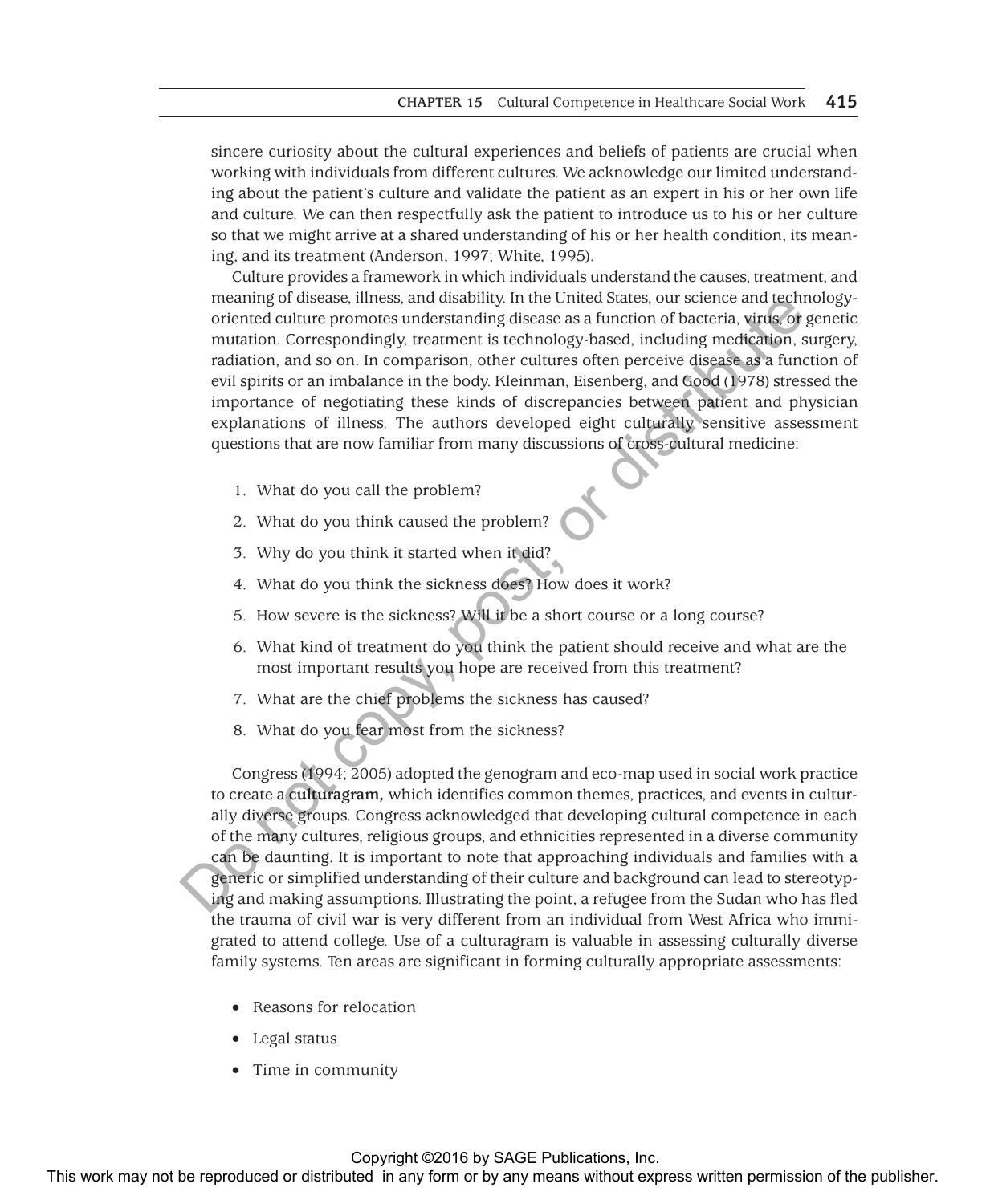- Language spoken at home and in the community
- Health beliefs
- • Crisis events
- Holidays and special events
- • Contract with cultural and religious institutions (including religious beliefs, practices, and customs)
- Values about education and work
- • Values about family—structure, power, myths, rules (including roles and gender norms)

*Figure 15.1* updates Congress's original culturagram. For example, we include a recognition of the impact of trauma, the importance of immigration narrative (which is often a story that is passed down through generations), rituals, and gender roles, which are often culturally determined.

It is important to contemplate the factors that shape an individual's **worldview,** or, in the original German, *Weltanschauung*. A person's worldview is "the overall perspective from which one sees and interprets the world" (Altman & Rogoff, 1987, p. 8). A person's





*Source:* Adapted from Congress (1994, 2005).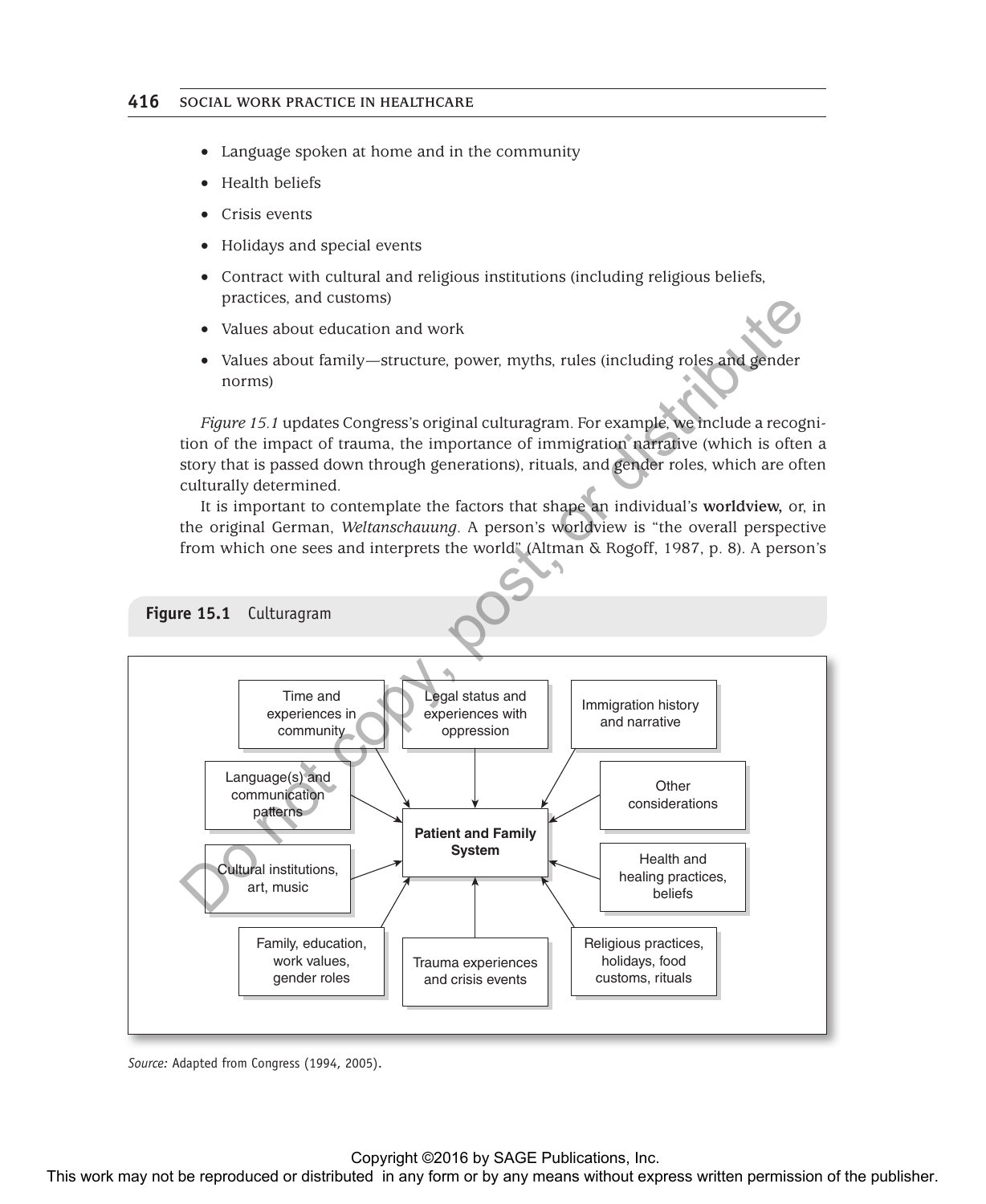worldview incorporates that person's fundamental beliefs about whether or not the world is safe and predictable, whether people are inherently good or evil, and whether we can control our destiny. People who are refugees from wars or political persecution, for example, are likely to have developed a worldview in which they regard the world as unsafe and unfair. As a consequence, they may have difficulty trusting people in authority, such as physicians and other healthcare providers. Of particular relevance, beliefs about science, medicine, and the causes and treatments of disease are included in a person's worldview.

The African American experience of racism and discrimination in this country extends into healthcare, with African Americans continuing to struggle for equal access to care and equal standards of care. The Tuskegee syphilis experiment, which began in 1932 and continued until 1972, was one of the most horrific examples of inappropriate and immoral healthcare provided to African Americans. These types of experiences have contributed to shaping the worldviews of many African Americans such that the largely white medical establishment is frequently approached with a degree of suspicion.

Understanding an individual's worldview is fundamental to understanding that individual and optimizing treatment (Galanti, 2008; Leininger, 1991; 1996). Failing to appreciate the influence of past experiences, religious beliefs and customs, and health can have profound consequences. The use of native plants, for example, can cause adverse drug reactions, and customs of fasting can complicate diabetes care. In some Asian countries, the practice of "cupping" or "coining" is done to draw out evil spirits. This practice can leave red welts, which could potentially be used as the basis for a referral to protective services. Social work can serve an important role in promoting greater awareness of individual and cultural understandings of, and preferences for, health and healthcare as well as how these conditions interact with typical healthcare practices in the United States. Social work functions in a bridging role between patients and healthcare providers to facilitate a mutual understanding of each other's culture, customs, health beliefs, and practices (Neuman et al., 2005). With such shared awareness, healthcare interventions can be designed with the knowledgeable participation of all parties. The more term of the three contents may not be represented or the publisher way not be reproduced in any form or  $\sim$  by any means with the publisher permission of the publisher permission of the publishers with the publi

# **SPECIFIC CONSIDERATIONS IN CULTURALLY COMPETENT HEALTHCARE**

The degree to which traditional cultural norms are expressed depends on the extent of assimilation and acculturation. **Assimilation** is the process by which individuals of two or more cultures who have come into contact with each other lose their unique cultural identities and become fused into a single homogeneous cultural unit different from any of the original component cultural units. This is a two-way process in which both the minority and dominant group are modified. It is an evolving process that includes both individual and group identities and, as such, can cause challenges. **Acculturation** describes the process whereby the traits of a new culture are adopted and incorporated into an existing culture. In this process, two or more cultures in contact with one another each become modified, but without much evidence of their fusing into a single homogenous culture (see [www.sociologyguide.com\)](http://www.sociologyguide.com).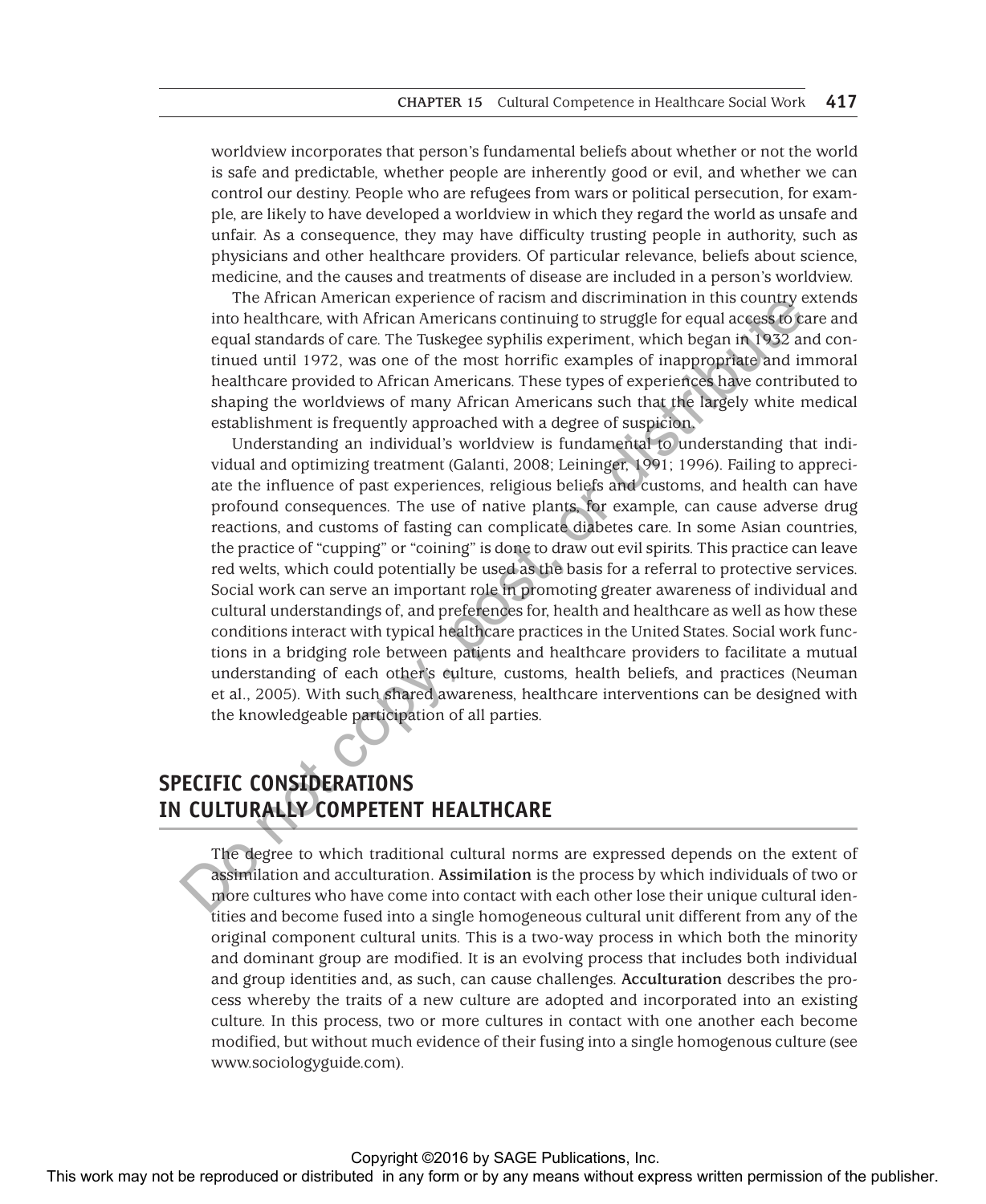Both acculturation and assimilation are affected by factors such as the length of one's residency in a country, the degree of social isolation or integration, and the extent to which English is a second language. Health outcomes and health status have been found to be poorer where acculturation and assimilation are limited, as in the case of Mexican immigrants who continue to primarily rely on Spanish as their dominant language (DuBard & Gizlice, 2008). Of note, in many cultures there is heightened acceptance for expression of physical pain or distress rather than emotion. This contributes to **somatization**, or the experience of emotional conflict and anxiety in the body (Galanti, 2008).

Two general approaches exist in developing cultural competency in healthcare. The first, involving a review of commonly encountered ethnic, cultural, and religious groups, runs the risk of potentially stereotyping or overgeneralizing certain cultural traits to patients. In comparison, Galanti (2008) developed a second approach, which considers common dimensions of experiences that may vary according to culture. Social workers taking a position of cultural humility and engaging with patients and families in an exploration of culture, ethnicity, and religion are more likely to reach an understanding of how best to meet identified needs (Anderson & Goolishian, 1992; Anderson, 1997).

Our text interjects information on specific cultural groups to illustrate the themes of this section. While case examples and references to specific cultures are provided, caution must be exercised that every individual and family be regarded as unique. The therapeutic approach of being initially unaware, curious, and culturally humble is recommended; social workers should not make *assumptions* nor rely on *stereotypes* based on assumptions or over-simplifications (Jenks, 2011). The following themes (adapted from Galanti, 2008) commonly vary by culture:

- Family structure, roles, and gender
- • Communication patterns and time orientation
- • Pain
- Religion and spirituality
- Customs around daily living and life stage events
- Beliefs and practices about physical and mental health and illness

# **Family Structure, Roles, and Gender**

The provision of healthcare services necessitates effective communication with the patient, with the family, and, when the patient is incapacitated, with designated family spokespersons. This has the prospect of becoming complicated depending on the way kinship is structured. In many cultures, family identity and affiliation is determined unilaterally through the father's line or, in the instance of the Jewish culture, by the mother's lineage. Generally speaking, contemporary American society is marked with bilateral identification drawn from both parental lines. *Family structure* describes how a family is organized, how power and authority are distributed, and how roles and tasks are determined. operator or arrow or arrow in any means when the publishering the publishering the reproduced or distributed in any means with the publishers in the relation of the publisher of the publisher of the publisher of the publ

Gender roles are typically an important consideration in working with people from other cultures. In many patriarchal cultures (such as Muslim cultures), the individual with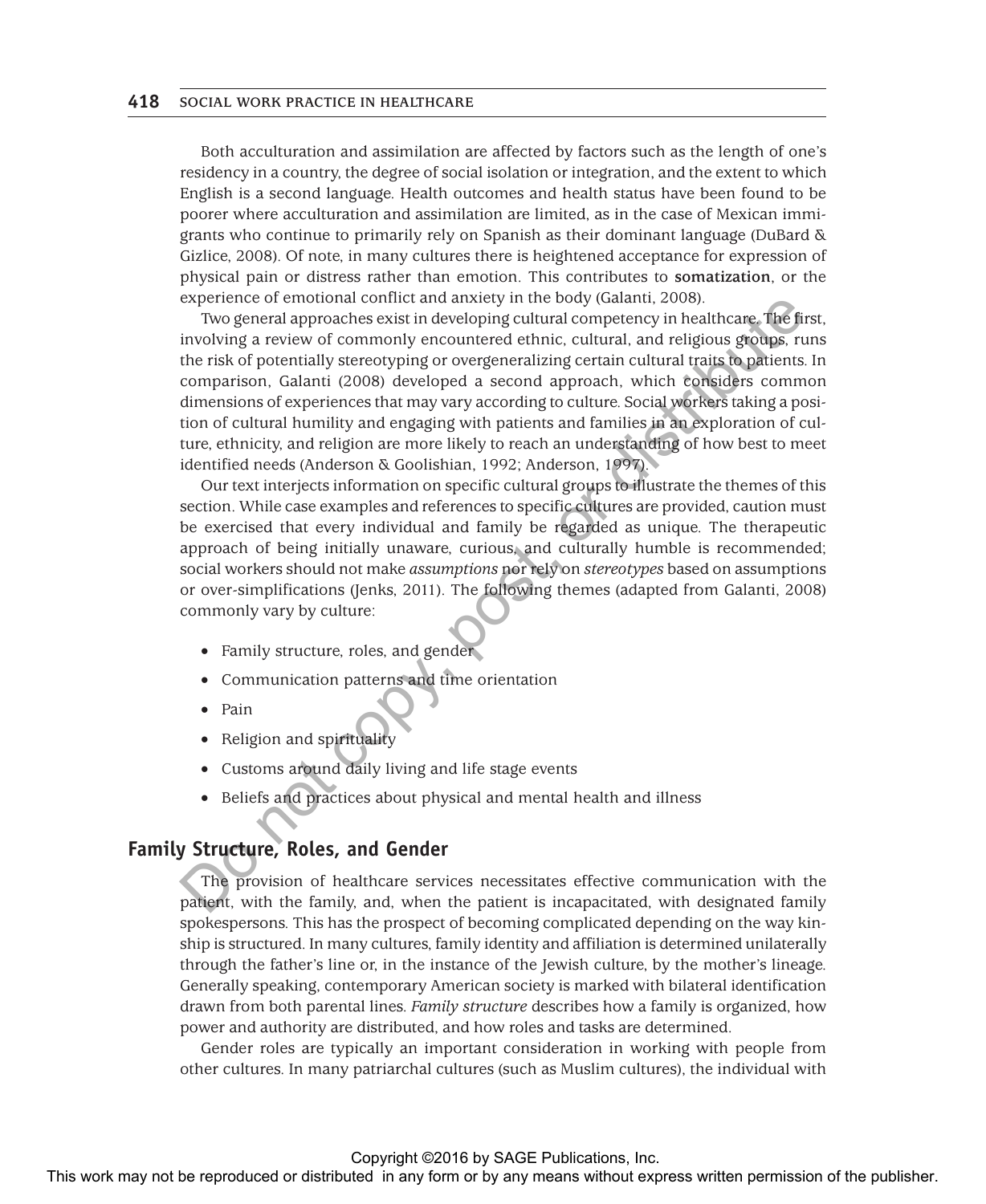the most authority is the oldest male. Direct conversations with female family members can be interpreted as inappropriate and even insulting. Female patients may defer to their husbands in decision making and may even refuse to sign surgical consents and other forms. In some strict Muslim, patriarchal cultures in which the modesty of women is highly valued and protected, assigning same-sex caregivers may be helpful. Generally, it is important to include the female patients in discussions but to accept the cultural expectations of the family.

The term *Latino* is used to designate people in the United States whose origins can be traced back to the Spanish-speaking countries of Latin America as well as the Caribbean, Mexico, Central America, and South America. The term *Hispanic* was created by the federal government as a classification system for those individuals who speak Spanish. Latino is considered to be a more encompassing term and is what we have chosen to use for this text. Both terms are used to describe individuals from a wide array of countries, and there is great variation in language and cultural traditions between the groups (Flores  $\&$  Vega, 1998). Latinos highly value the extended family and use the term *familismo* to describe this intense sense of belonging and pride in the family. Although it may be difficult to establish trust with Latino families, there is also a high degree of respect for authority and status (*respecto*). Patients may be hesitant to ask questions and may indicate agreement with a treatment plan in order to avoid disagreeing and being disrespectful to the physician. Reciprocal demonstration of respecto by healthcare providers is expected, particularly by Latino males. The may not be reproduced or the reproduced or distributed in any form or by any means with any form or by any form or by any means with the publisher of the publisher beat with the publisher of the publisher of the publis

Latino families tend to be hierarchical and patriarchal. The older generation is respected and revered, with the oldest male typically holding the greatest power in the family. Males in Latino culture are expected to be the head of the household, to be good providers, and to uphold the integrity of the family (machismo). Women are socialized to and take great pride in being dedicated, nurturing, and loving spouses. There is a strong value placed on motherhood and having children. This is characterized by the term *marianismo*. In addition, people of Hispanic origin may expect *personalismo,* or a warm, personal regard with people with whom they are interacting. Taking time to inquire about children and elders in the family can demonstrate concern and personalismo.

Other family systems that tend to be patriarchal are those of Asian and Middle Eastern families. In Middle Eastern families, the family spokesperson is likely to be the oldest and most educated male. Husbands may defer to fathers and uncles. When a female patient is being assessed, the husband may answer for her. Sexual segregation may be expected, and women may not be involved in decision making. Asian cultures vary by country and by degrees of education and assimilation. In general, they are patriarchal and revere elders. Both Asian and Middle Eastern families have high-context communications styles (as described below), although Asians tend to be more reserved and indirect, whereas Middle Eastern individuals frequently are more expressive.

## **Communication and Time Orientation**

The anthropologist Hall (1976) identified two general styles of intercultural communication patterns that vary by culture: **high-context** and **low-context communication**. These styles are delineated by how much individuals from the culture rely on other cues besides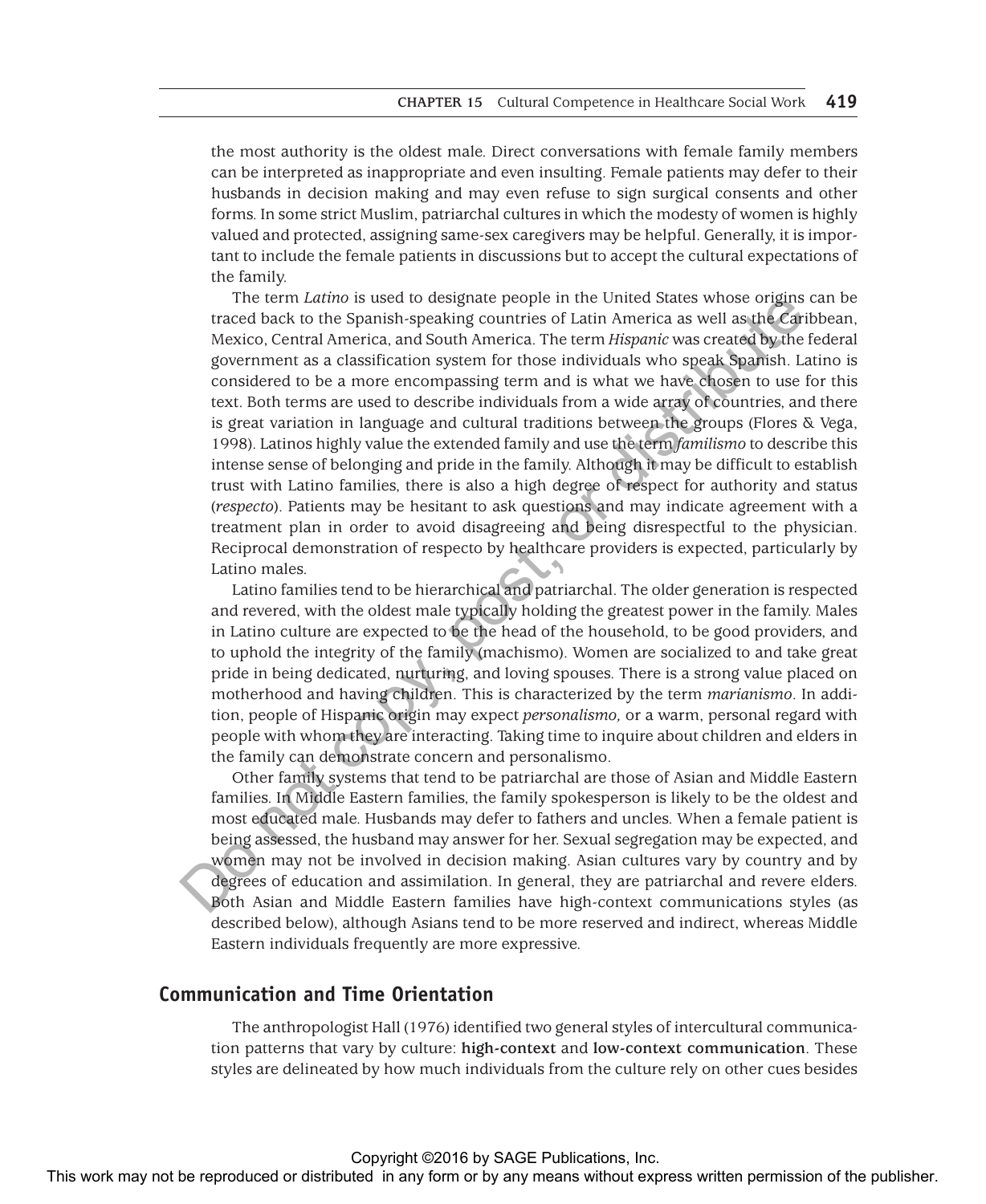words to understand the message being conveyed. Hall believed we receive many more verbal, non-verbal, and contextual cues in an encounter than we can consciously acknowledge or have been taught to be aware of by our culture.

In low-context cultures (as in the United States and particularly within the medical profession), communication is largely determined by the words selected as well as by voice inflection and tone. Communication tends to be precise, logical, linear, and factual; there is a literal interpretation of what is spoken. The broader aspects of low-context cultures are that they tend to be individualistic, to be action-oriented, and to seek quick solutions to problems. Feelings and intuition are not emphasized. The purpose of communication, especially around healthcare issues, is to reach a decision. The culture of medicine places considerable value on low-context communication (Neuman et al., 2005).

In contrast, high-context cultures rely on social and behavioral cues beyond verbal language to interpret messages. These cues can involve sitting arrangements, gestures, posture, and other subtle forms of communication that may or may not be recognized by individuals from low-context cultures. High-context cultures such as those of many Middle Eastern, Asian, and Hispanic cultures are not individualistic but rather value the collective and group. As they are relational, time is needed to develop the trust and relationship essential to providing care. Individuals in these groups value harmony and want to avoid conflict or any signs of disrespect. They may agree in order to be polite, without truly agreeing or even understanding any requests made of them. Communication emphasizes process and will not be directive and action-oriented. As discussions may include many family members, it can prove challenging for healthcare providers seeking to identify *the* family spokesperson. Communication may be reserved and polite, as in Asian cultures, or demonstrative, as in Italian culture. Recognizing whether one is dealing with a high- or low-context culture is an important starting point for engaging with patients and families from different cultures. of the reproduced are the reproduced or the reproduced or distributed in any form or by any means with permission or the reproduced or the reproduced or the results of the publisher in any means when the results of the pub

In general, providers are wise to avoid the use of colloquialisms and idioms that may be easily misinterpreted by those from another culture. An example could be made of a patient visiting the United States who is anxious to return home and asks his physician when he will be discharged from the hospital. His light-hearted physician jokes that the patient is going to have to stay another week. Seeing the patient's distressed look, the physician replies he "was just pulling the patient's leg." Not understanding the phrase, the patient becomes entirely confused as the physician was not in fact, pulling his leg. For reasons like this, the use of slang terms, especially referencing anatomy, should be avoided. Even specific words can be misconstrued, and they can have different meanings in the same language. Consider that when a patient is informed of "positive" test results, he or she might assume that he or she is receiving good news, when the term "positive" results in fact might be indicative of an abnormality, such as a malignancy.

The formality of communication will also vary by culture. Older African Americans often use a more formal tone when dealing with healthcare providers and typically should not be addressed by their first names unless given permission to do so. Importantly, naming varies by culture. In some Middle Eastern cultures, the first name is followed by the individual's father's name and then by the individual's grandfather's name. It is correct to address this individual as Mr. and then his first name (Galanti, 2008).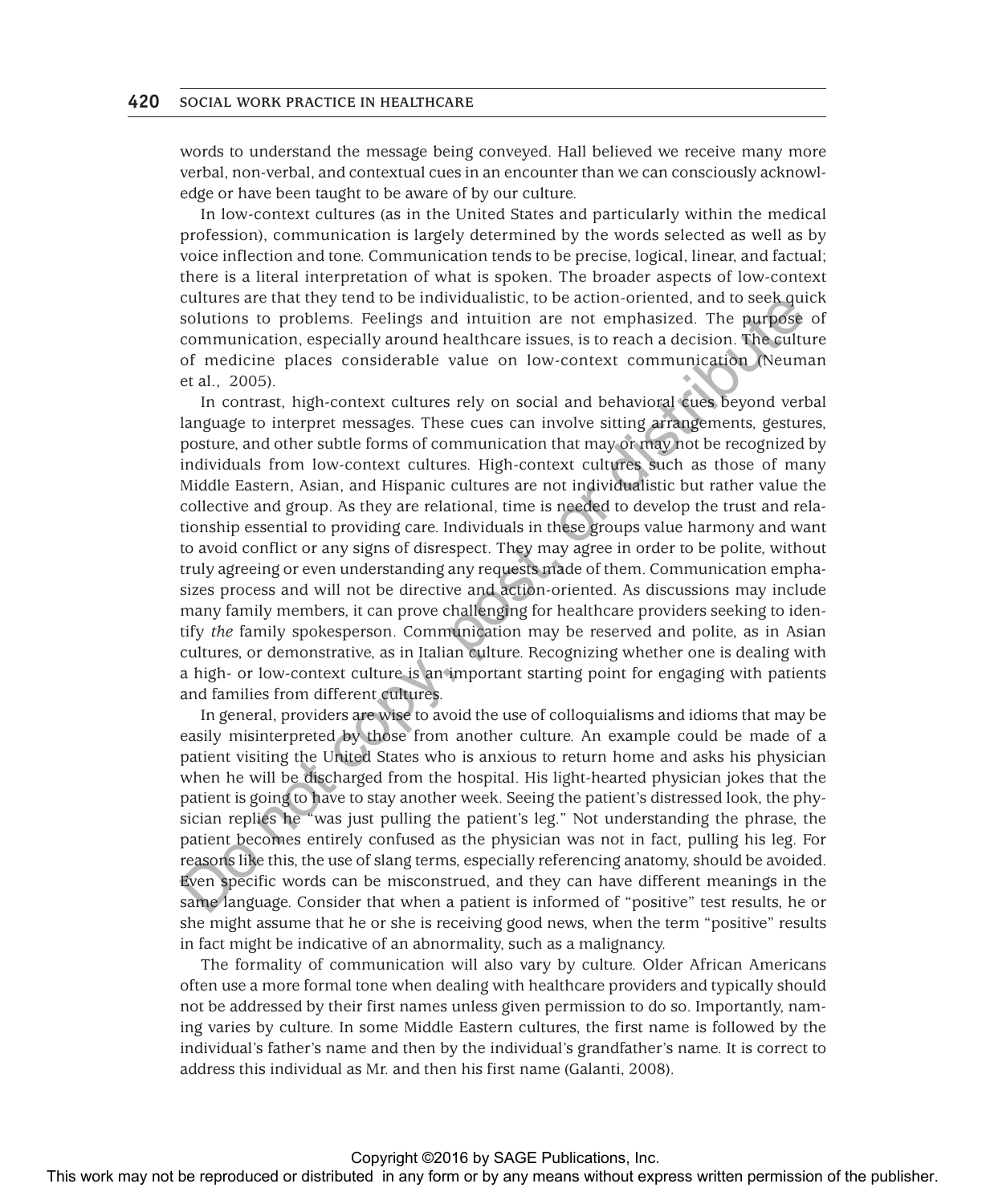Non-verbal communication patterns also vary by culture. Americans value prolonged eye contact and interpret this as indicative of honest and forthright communication. However, in Native American and Asian cultures, it is generally disrespectful to look directly at someone. In Middle Eastern cultures, direct eye contact between the sexes is considered inappropriate. Similarly, touching a patient during conversation is not usually condoned in the Asian culture, and public displays of affection are considered in poor taste. In comparison, Hispanic patients and families may feel comfortable hugging and kissing a nurse or social worker as part of an enthusiastic greeting. Gestures, however, can prove problematic, such as the hand gesture for "OK," which has a sexual connotation in many cultures. The "universal" thumbs up gesture, is not universal at all, and in fact in Great Britain constitutes an insult.

Time orientation is yet another experience that varies by culture. In the United States, we monitor time by a clock and a calendar. In contrast, Hispanic cultures are more likely to organize time around daily activities and routines. For example, Maria had an appointment to be seen in a health clinic. She arrived an hour late because she needed to take her young son to preschool. She lingered at the preschool, enjoying and participating in the children's activities. On arriving at the clinic, she was upset to learn that her appointment would need to be rescheduled. She understood that she had an appointment in the morning but did not think an hour delay would matter that much. She also expected the clinic staff to understand that spending time with her child was more important than being on time for an appointment. Native Americans value listening over talking and believe that things will happen when they are ready to happen. In their culture, time is relatively flexible and generally is not structured to the clock. Other cultures, such as that in India, regard the calendar by seasons rather than months. While healthcare workers are unlikely to change cultural differences in time orientation, compromises can be usually be reached when flexibility is granted while explaining the need to be on time.

# **Experience of Pain**

The subjective experience of pain is difficult to assess, and the outward expression of pain varies across individuals and cultures. In general, highly expressive Hispanic, Italian, and Jewish cultures tend to be less reserved and more open in acknowledging pain and discomfort and asking for assistance. In comparison, Asian culture values stoicism and correspondingly discourages demonstrations of pain. Although there may be some cultural tendencies, individual responses to pain vary. As Galanti (2008) noted, failing to appreciate individual and cultural differences in pain behavior can have tragic results. An elderly Asian gentleman was admitted to the emergency room for sepsis, which caused cardiac problems from which the patient nearly died. He had just seen his physician, where he had complained of "jageun," or small pain while urinating. The physician prescribed medication and scheduled a recheck appointment for three months. The patient appeared satisfied at that time. The physician was unaware that on the previous day, the patient had been found by his wife crying in the bathroom. She later stated that the patient's discomfort appeared to be severe and had been occurring for three weeks. The patient was culturally conditioned to avoid talking about himself with much detail and to accept a certain amount of pain. The patient was particularly uncomfortable discussing the details of an intimate body function with someone of "high" respect. part or or the method in an express with the publisher and the publisher and the publisher or distributed in any means with the publisher or the publisher or the publisher of the publisher. We also the express with the pu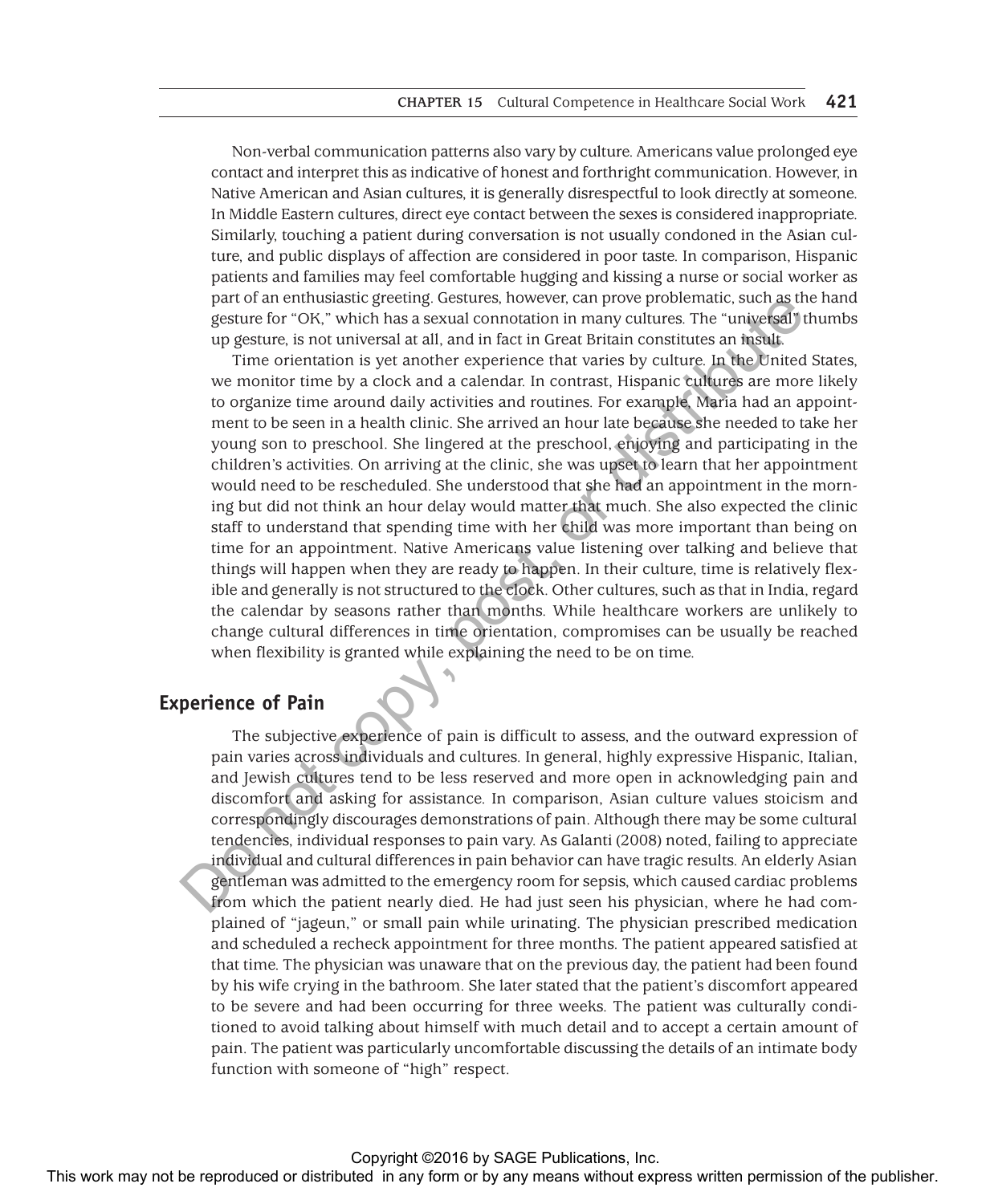Cultural perspectives on the use of pain medications are important as they can affect treatment compliance and clinical outcomes. This can be particularly relevant when analgesics are prescribed to prevent the onset of severe pain, such as post-surgical pain. Individuals harboring suspicions of the healthcare and pharmaceutical system may avoid what they perceive as "unnecessary" pills and resort to medication only when pain becomes severe.

## **Religion and Spirituality**

Religion and spirituality are fundamental elements in the lives of many people and can impact their health and use of healthcare. The term *religion* **r**efers to a formal identification and typically some, or at least minimal, participation with an organized religious group, whereas *spirituality* is used to describe an individual's constellation of attitudes and beliefs about the human spirit, or soul, and its place and relationship to a higher power and the universe. According to Tanyi (2002)

Spirituality is an inherent component of being human, and is subjective, intangible, and multidimensional. Spirituality and religion are often used interchangeably, but the two concepts are different. Spirituality involves humans' search for meaning in life, while religion involves an organized entity with rituals and practices about a higher power or God. Spirituality may be related to religion for certain individuals, but for others, such as an atheist, it may not be. (p. 500)

Although the findings are somewhat inconsistent, there is some evidence to suggest that spirituality can have an effect on mortality, success in coping with chronic illness, and recovery. Research by Yates, Chalmer, James, Follansbee, and McKegney (1981) found that cancer patients who are spiritual have a better quality of life and better outlook than those without such beliefs. Other studies have found that spirituality can enable people to enjoy life, even when experiencing severe pain, and that many find prayer to be helpful in controlling pain (Brady, Peterman, Fitchett, Mo, & Cella, 1999). Spirituality is important in helping people contend with illness and the prospect of facing death. In one study of 108 women with advanced gynecological cancer, 75% said that religion and spirituality played an important role in helping them cope with their disease and 49% said they had become more religious since being diagnosed (Roberts, Brown, Elkins, & Larson, 1997). Heart transplant patients who identify themselves as spiritual and who participate in religious activities complied better with follow-up treatment and had a higher return of physical function, less anxiety, and fewer health worries than other patients (Harris et al., 1995). Some studies have suggested that individuals who are religious may live longer, and researchers have speculated that decreased levels of stress hormones may be involved (Koenig et al., 1997; Strawbridge, Cohen, Shema, & Kaplan, 1997). Exploring the intersection of religion, spirituality, and health is an essential dimension of a comprehensive biopsychosocial-spiritual assessment and can be introduced with simple open-ended questions such as "Has this illness affected your faith or spirituality in any way?" The this work may not be reproduced or distribution of the reproduced or distributed in any form or a layer of the publisher with any means when the multiple of the publisher with a multiple permission or the publisher wi

Acknowledging and supporting prayer activities is important to many hospitalized patients. Although some families may seek the comfort of a chapel, others may not want to leave the patient and prefer to pray at bedside. In some cultures, prayer may be expressive and enthusiastic whereas in others it will be quiet and private. Sensitivity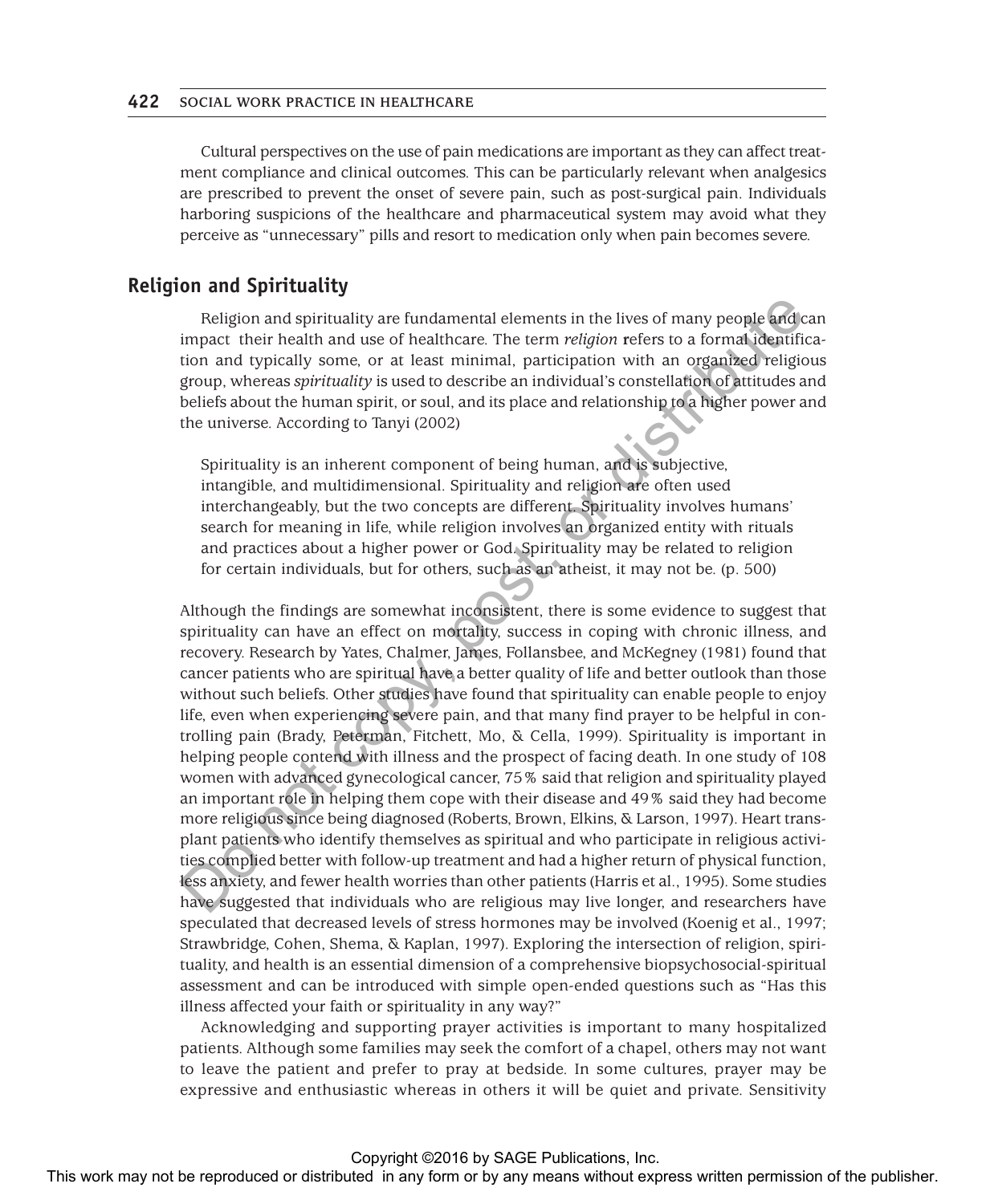should be accorded and accommodations made wherever possible. Social workers fulfill a valuable function by offering to connect patients and families with pastoral services in the hospital and/or with the family's religious leader. In the absence of pastoral care services or a patient preference, typically networks of volunteers exist in communities to engage in offering spiritual support to patients.

A major underpinning of one's religion or spirituality is the patient's belief as to whom or what exactly has the power to cause and cure disease. In a number of U.S. religions, including Pentecostalism and Christian Science, only God has this power. American Baptists similarly believe this but may view physicians as being empowered by God and/or Jesus. Many of the Jewish faith believe that only God has the power to heal, but Jewish culture also places a high value on science, technology, and education. Many members of the Jewish faith believe that physicians are the "hand of God" and therefore are typically accepting of modern American medicine. Depending on culture or faith, illness can be seen as punishment for sins or, as it is for the Hmong, the result of evil spirits. In one specific instance, a woman with breast cancer was asked about whether her faith and spirituality were helpful to her in coping with the disease. Breaking down in tears, she shared that she believed the cancer was a punishment from God for an affair she had had 35 years earlier. Tearfully, she said that the man involved had loved her body and, in particular, her breasts.

Other cultural considerations include traditions about blood and body integrity. In some cultures, notably, conservative and Orthodox Judaism, the human body must be buried whole following death, and neither autopsy nor organ transplant can be considered. Although Jehovah Witnesses will accept contemporary medical care, including surgery, a religious prescription prevents the use of blood products and transfusions. In some traditional Asian cultures, the drawing of blood can be problematic as this is associated with *"soul loss"* and the belief that the soul can become detached from the body and left to wander. Caesarean sectioning may be refused by the Hmong and other traditional Asians cultures because of the belief that the soul is attached to all of the body, and cutting the body cuts the soul from it. A similar belief held by Native Americans makes it taboo to cut a child's hair, which is seen as a sign of a health. The representation of the reproduced or distributed in any means we reproduced or distributed in any form or by any means with the reproduced in the publisher of the publisher. This work may note that the publisher in any

# **Customs of Daily Living and Life Stage Events**

Every one of us has preferences and customs that are part of our routines. Some of these preferences, such as diet and personal hygiene, are culturally influenced. Fasting during Ramadan and Yom Kippur are required in most Muslim and Jewish traditions. This can cause complications for patients who are already nutritionally compromised. Other groups, such as Seventh Day Adventists, Buddhists, and Hindus, are forbidden to eat meat. The eating of pork is taboo in many cultures. Many Jewish individuals keep kosher, with restrictions on mixing meat and dairy products. Filipinos eat rice with every meal and perceive that something is missing if it is not served. Rice consumption is considered essential to their well-being and health (Galanti, 2008).

Insensitivity to the temperature and serving of hot and cold items to patients can prove problematic. In some cultures from tropical and hot climates, only cold foods are eaten during the summer months. Among Mexicans, disease may be viewed as the product of an imbalance between the "hot" and "cold" elements of the body. From that perspective, consumption of food that is too hot or cold contributes to the imbalance. Patient preferences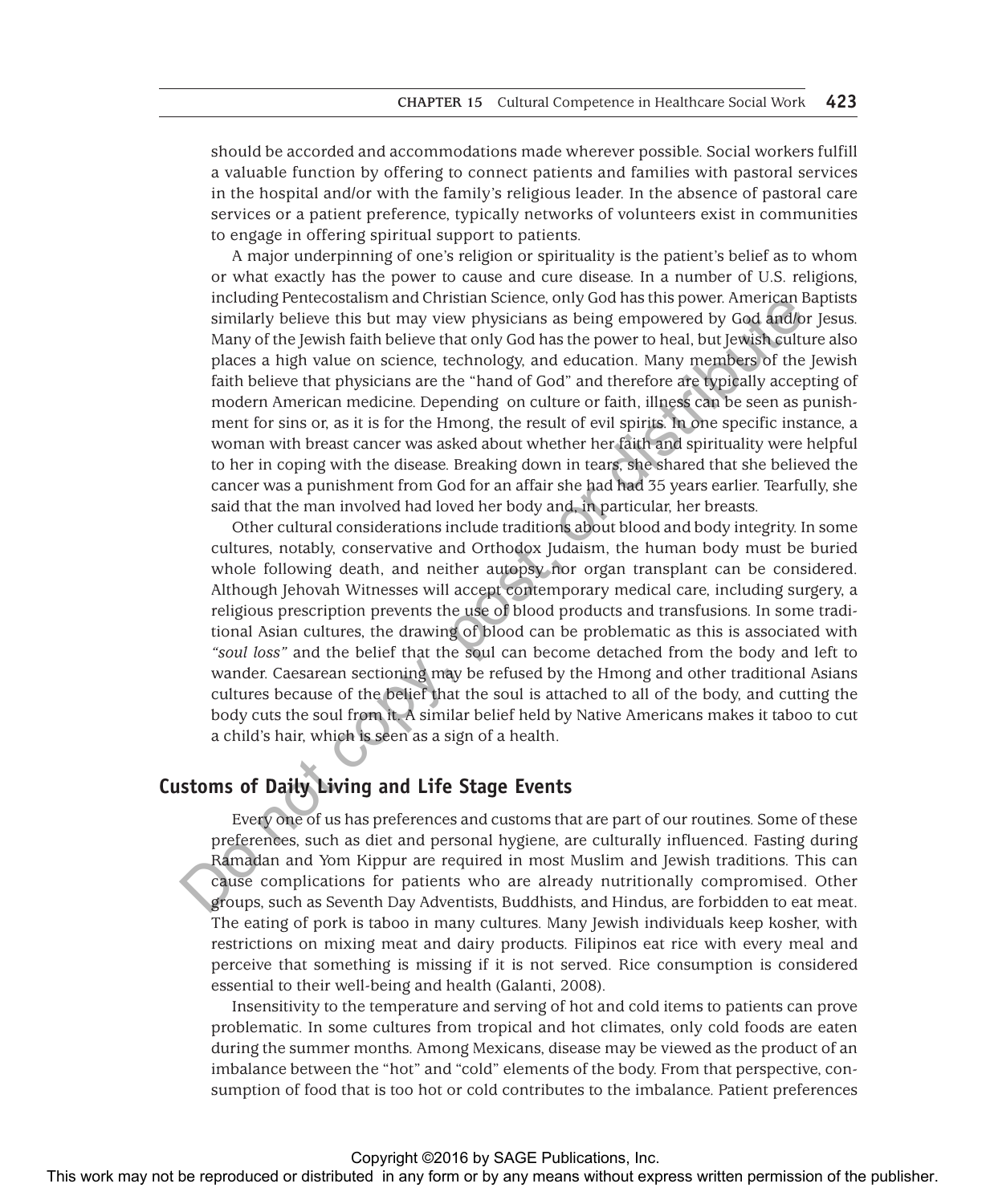will also drive behavior, and innumerable examples exist of patients who ate poorly in the hospital until family members were permitted to bring in foods that were part of the patient's cultural traditions or habit.

Customs of bathing and personal hygiene vary, and many cultures, even Western cultures, do not share the American preoccupation with daily showering or bathing. In many African cultures, fresh water is not easily available and a full bath is considered a waste of a precious resource. A layer of dirt can sometimes be seen as either a source of protection or means to hide from evil spirits. In some countries, hospitalized patients may be bathed weekly or less. Toileting customs also vary, with water cleansing preferred over the use of toilet paper in some countries. The custom in some traditional Asian cultures is for both men and women to squat over the toilet—even if this means standing directly on the seat (Galanti, 2008).

All cultures have practices and customs associated with major life stage events, such as birth, coming of age, marriage, and death. Pregnancy taboos and customs have been studied since the late 1800s by early anthropologists. Because pregnancy and birth is a particularly dangerous time for the mother and baby in many parts of the world, it gives rise to numerous customs and taboos. Galanti (2008) noted one common belief shared among Asians, Latinos, African Americans, and many Anglo Americans is proscription against a pregnant woman raising her arms above her head. The fear is that this gesture will wrap the umbilical cord around the baby. In many cultures, special customs surround miscarriages, with full burials and services expected for very early term miscarriages.

Prenatal care is highly valued and is expected by Anglo American women in the United States, where pregnancy is viewed as a medical condition that should be managed with a physician. African American women and those from other cultures may view pregnancy as a natural state that does not warrant medical intervention. Among African Americans, mothers, aunts, and other women provide support, consultation, and advice to the pregnant woman.

Culture may affect how the pains experienced with child birth are expressed. Asian and Filipino cultures that value stoicism have a tendency to be reserved, whereas the African American culture, which is highly expressive, contributes to women being more demonstrative in communicating their labor pains. Who is expected and allowed in birthing rooms varies. It is an increasing custom for Anglo American fathers to not only be present, but to videotape the happy event. Other cultures would find this practice incomprehensible. In Orthodox Judaism and other cultures, pregnancy is seen as an unclean state and husbands may not wish to be involved in any part of the birth process. This is also true of Muslim cultures and may present a difficulty if healthcare staffs have relied on the husband to translate. In Mexican cultures, presence in the labor room is seen as women's work, whereas the job of the male is to be strong for the family outside of the delivery room. Members of many cultures, including Muslims, Southeast Asians, and Africans, bury the placenta after childbirth. In Ann Fadiman's book "*The Spirit Catches You and You Fall Down,*" (1997) about the Hmong culture, the placenta is regarded as the "jacket" of the soul. It is buried in a place that will lead the soul to the place of its ancestors when it departs from the individual. In Vietnamese culture, the umbilical cord is dried for a good luck charm. The repressed in the reproduced or the form of the reproduced or distributed in any form or by any means with the reproduced or the result of the result of the results of the results of the results of the results of the re

Many Latino cultures, including Mexican, perceive it as very inappropriate to talk about bad things in the future, such as an impending death. This perception arises from a strong belief in fate and in tempting fate, called *fatalisimo*. One implication of this belief is that individuals from these cultures are less likely to complete advance directives. Kagawa-Singer and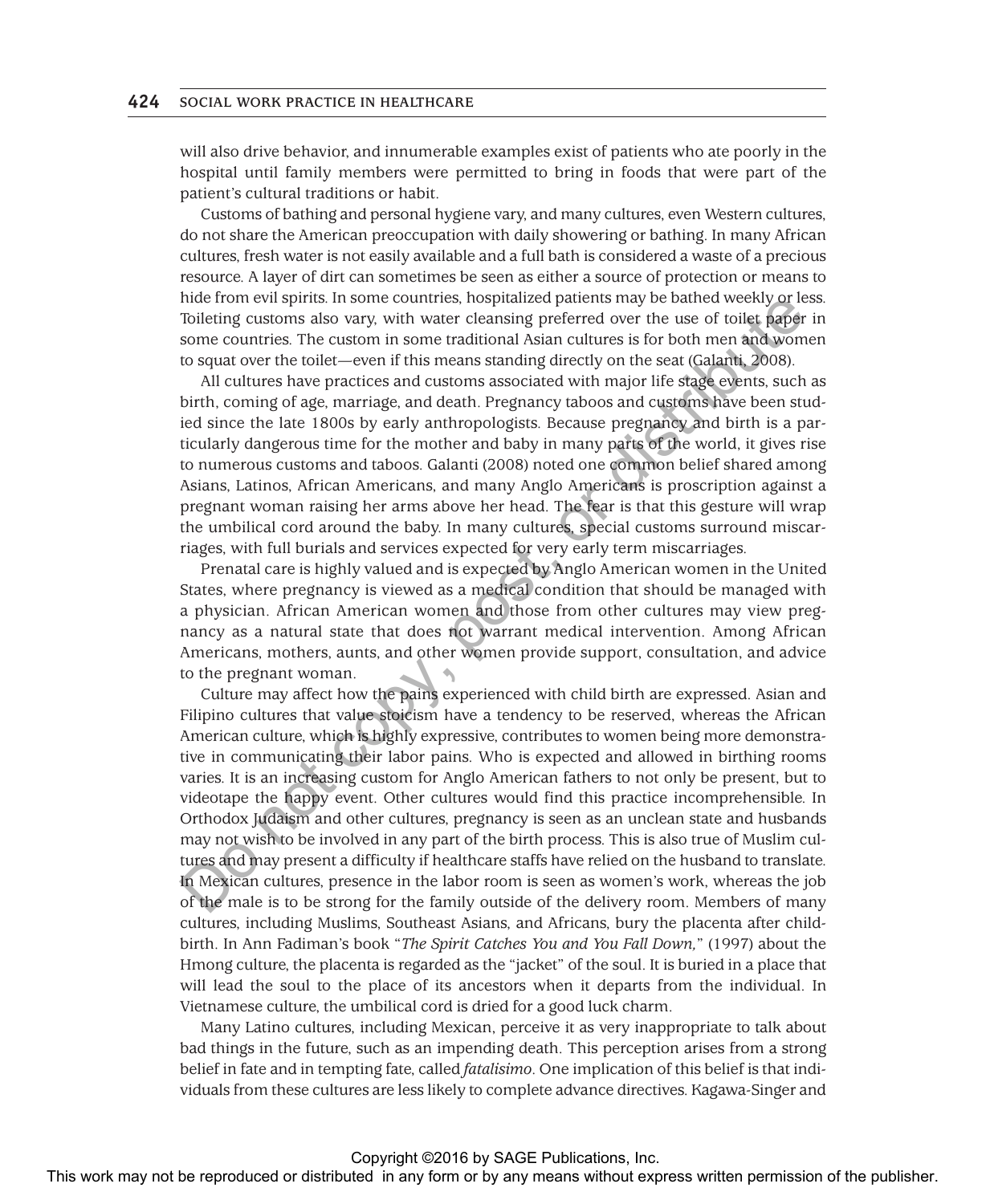Blackhall (2001) found that 65% of Korean Americans and 52% of Hispanic Americans prefer not to be informed of a terminal prognosis. In China and other Asian countries, it is customary for the physician to inform the family but not the patient of a terminal prognosis. This presents legal challenges in the American medical system as it contradicts the values of informed consent and right to self-determination. Galanti (2008) recommended that healthcare personnel be aware of whether state law permits patients (even competent ones) to assign their medical decision-making authority to their preferred decision-maker. She suggested encouraging patients to sign such forms in advance, thereby providing documentation designed to serve the desire of the patient as well as protecting the hospital and staff.

The intent of hospice care is to provide sensitive, minimally intrusive attention to physical and emotional needs that patients and families have toward the end of life. Consenting to hospice care in some cultures, however, can be viewed as "giving up" or denying the power of God to heal and cure, and making decisions regarding the withdrawal of life supports or implementation of "do not resuscitate (DNR)" orders can have cultural influences as well. In many cultures and religions (Buddhism, Catholicism, Orthodox Judaism, Korean), life is considered sacred in all forms and the withdrawal of life supports can be viewed as a violation of this sacred belief. African Americans are more likely than their Caucasian counterparts to want life support measures continued. For some, this is a product of the experience of racism and discrimination; for others, it is rooted in their religious beliefs. In contrast, Galanti (2008) describes the Chinese valuing of the family over the individual, such that withdrawal of life supports may be permitted if circumstances have transcended into a burden to the family.

Given the nature of healthcare practice, social workers must be aware of the customs, values, and beliefs that surround the end of life, death, mourning, and burial. Compassionate understanding can help to ensure that the wishes of the culture and family, with respect to the body, are honored by the healthcare team. Autopsies and organ donations can be taboo practices. In some cultures, it is unacceptable to leave the body of the deceased individual. In American culture, it is important for many families to be present at the bedside at the moment of death. Talking to the patient and assuring the individual that the remaining family members will be all right after the individual's departure is thought to free the individual from languishing at the end of life. In some cultures, a candle is lit or shoes are placed nearby to guide the departing individual on his or her journey.

Embalming and interment customs vary, and many cultures, including among those of the Jewish faith, have prohibitions about who can handle the body. Although cremation is an increasing practice in the United States, generally Jews and Muslims oppose this practice, as the body must be interred whole. The Catholic position on this practice is mixed, historically believing that a whole body is necessary for resurrection, but cremation is common for Hindus and Buddhists. As a number of cultures (e.g., Mexican, Muslim) regard it as unlucky to discuss funeral wishes in advance, it is not unlikely that all arrangements will need to be made once the patient has died. In American culture, laying out of the embalmed body is common and an open casket is not usual. In contrast, for those practicing Judaism, the body is not embalmed and is buried as quickly as possible. Following a memorial service or mass, Irish Americans commonly hold a wake, which might take on the appearance of a celebration to outsiders. For the Chinese, much of the funeral and burial rites will be determined by the individual's status or place in the family. Younger sons may have smaller, less ostentatious funerals as it is considered inappropriate for elders to person constrained in any first may not be reproduced or distributed in any form or distributed or distributed in any form or by any form or by any means with stribute the burst publisher. The publisher are the distribute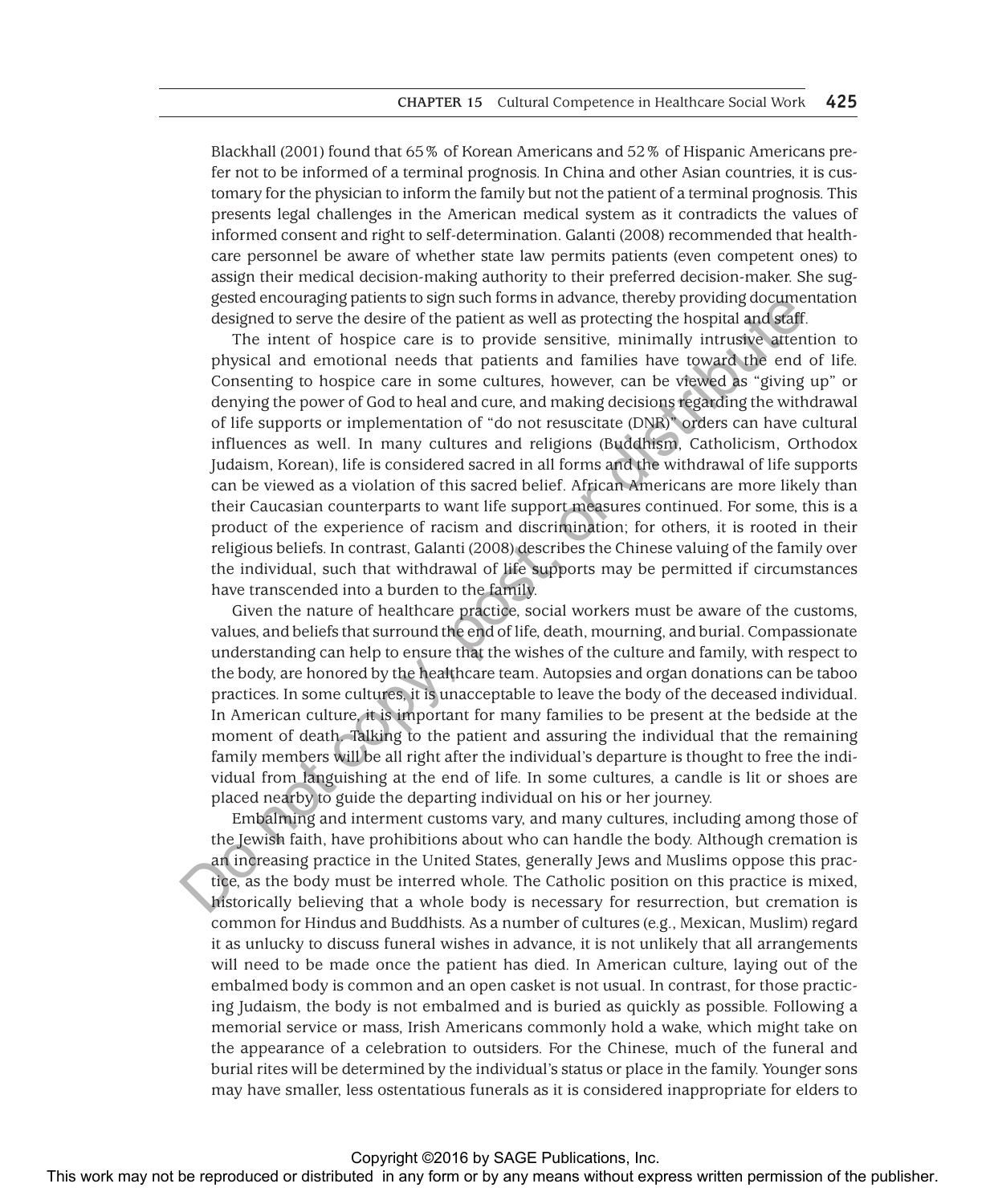demonstrate too much respect to those who are younger. Many cultures will remove or cover mirrors in the house, and the wearing or prohibition of certain colors is observed. In American culture, the customary color of mourning is black; the Chinese do not wear the color red, as it is seen as the color of happiness.

In Mexican, Puerto Rican, some Muslim, and African American cultures, there is a tendency for visible and noticeable demonstrations of grief, which can include wailing or "keening." Anglo American culture values a more reserved, even private expression of grief, as do Asian cultures. It is taboo for the Hmong to appear distressed at the passing of a loved one as there is joy in reincarnation. In China and other Asian countries, although stoicism and reserve are valued in mourning, elaborate customary rituals honoring the dead must be performed exactly as prescribed. The purpose of these rituals and all other funerary rites is not only to honor the deceased but also to assist family members to cope with the loss of a loved one. Jews commonly sit *shiva,* during which the grieving family is not left unattended for a period of 7 days. In the United States, the period of mourning may last for at least a year (permitting the passing of all four seasons and associated holidays). During this time, a reserved decorum is expected with dating and remarriage is strongly discouraged. The Chinese period of formal mourning is 100 days.

Cultures around the world believe that the spirits of the dead are present in this world and interact with us on a regular basis. The Chinese believe that the spirit will visit the home within 7 days, and a red plaque is placed outside the door so the spirit does not get lost. Mexicans and other Latin Americans maintain a strong belief in the presence of spirits, and, similar to the Catholic tradition of All Saints Day, the Day of the Dead (El Dia de los Muertos) is celebrated as a holiday on November 2. Families may attend the ceremony, leave food and presents for the deceased, and construct altars in the home in hopes of inviting the dead to visit. The Shonas of Zimbabwe maintain a strong belief in the presence of spirits, feeling that the spirits interact regularly with the community and serve as protectors to the family. Sensitivity to cultural beliefs and practices is crucial, and social workers can help other healthcare team members who might be concerned when individuals from other cultures report believing they were visited by a deceased loved one.

# **Beliefs and Practices: Physical/Mental Health and Illness**

Mental health and mental illness are relatively new concepts in our history. For much of history, mental illness was thought to be caused by evil spirits, the "evil eye," and curses, or by an imbalance in body humors. In much of the world, it still is. The range of "normal" behavior varies by cultures as well. For example, in an Anglo American funeral, excessive wailing and fainting would cause concern for the individual's mental health. At African American funerals, this would be customary. There may be a stigma associated with seeking professional help or even in talking about emotional and mental health concerns (Jang, Chiriboga, Herrera, Tyson, & Schonfield, 2011). Individuals may seek solace from family members, the extended family, elders, or the church. When support is sought, it very important to not "pathologize" the presenting problem; talking about stress and nerves may be entirely adequate for counseling. In many Asian cultures, the stigma against mental illness is so strong that individuals commonly somatize their pain into physical illnesses, thereby authenticating the need for supportive counseling by the physician (Nicolaidis et al., 2011; Saechao et al., 2001). We constructed to a method or the reproduced or the publisher of the publisher or by any means with the publisher or the publisher or the publisher or the publisher of the publisher or the publisher or the publisher or th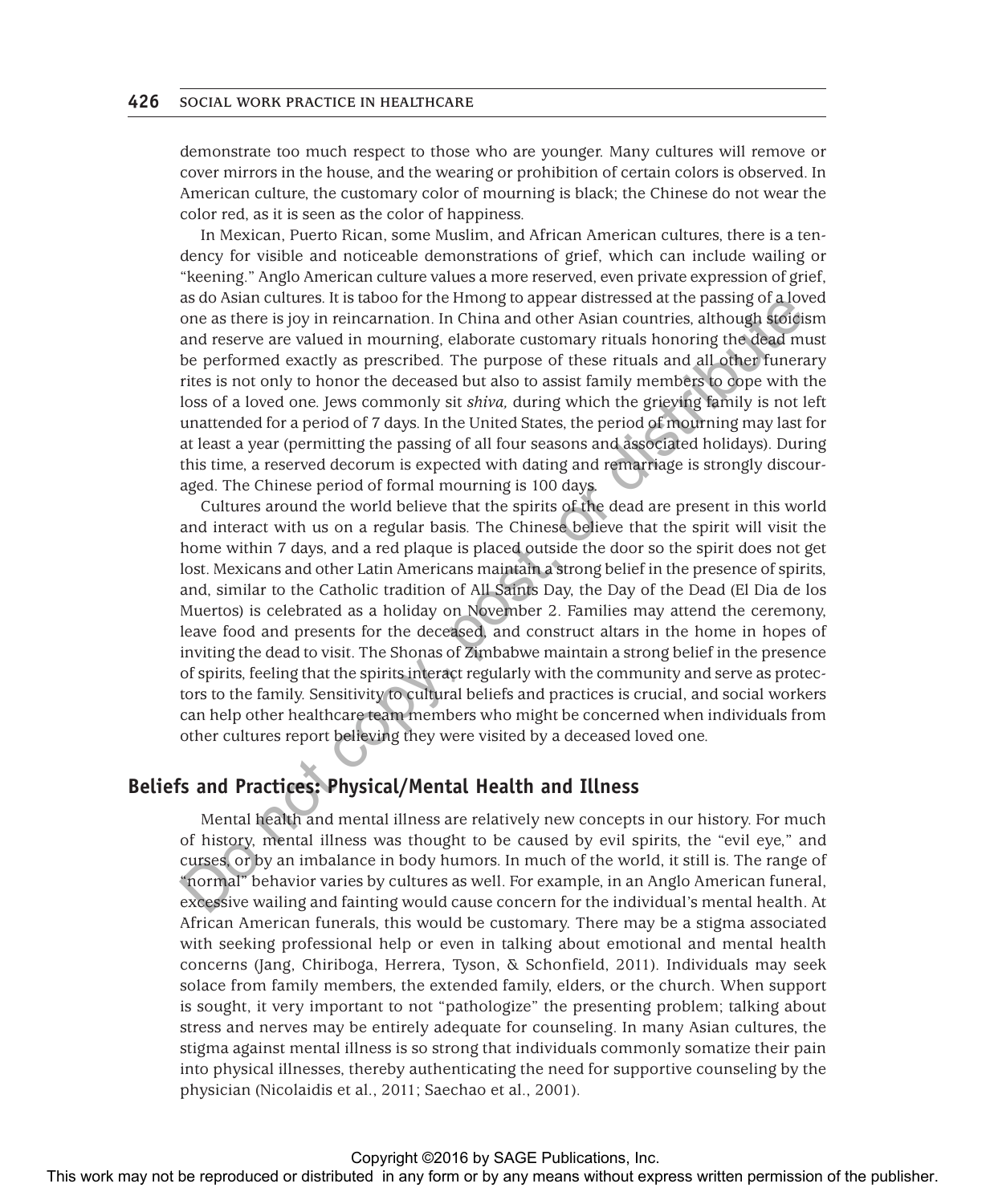All cultures have their traditions of healing. In the United States, the dominant form is a medical, scientific model, although beliefs about the healing power of God are common. Folk-healing traditions include coining and cupping to draw out evil spirits; sweat lodges and other practices to break a fever or to exude negative energy; exile and quarantine; fasting; medicinal use of plants, foods, tonics, and teas; the use of psychoactive substances; exorcism; acupuncture; use of traditional healers, called *shamans* in many cultures; the sacrifice of animals; prayer; and the performance of healing ceremonies. In Fadiman's book *The Spirit Catches You and You Fall Down,* (1997) progress is made in the care of a severely epileptic Hmong child when the traditional healing practices are understood and accepted and an alliance is formed between the healthcare providers, the family, and the shaman.

The use of plants and dietary supplements can be cause for concern. Forty percent of Americans take some form of dietary supplement. One quarter of Asians and about 10% of African Americans use herbal remedies and supplements as an important part of their self-care. These can interact with prescription drugs in a number of disadvantageous ways. In some instances, the supplement and a prescribed drug may be chemically similar and the combination may result in too strong of a dose. Particular foods can also interact with medicines. To illustrate, individuals taking blood thinners are often advised to avoid cranberry juice and to limit their intake of green, leafy vegetables. Exploring traditional healing practices and customary supplements, foods, and herbs should be incorporated into comprehensive psychosocial-spiritual assessments and shared with physicians for evaluation (American Council on Science and Health, 2000; Arcury, Grzywacz, & Bell, 2007).

## **The Gay, Lesbian, and Transgendered Population**

Although much progress has been made in recognizing and accepting gay, lesbian, bisexual, and transgendered (GLBT) individuals in many aspects of the "mainstream" U.S. culture, significant barriers persist in access to care and adequacy of care for this population. As Krehely (2009) noted, particularly high levels of healthcare disparities and poor outcomes can be found when GLBT status occurs in conjunction with minority or ethnic status. When compared with their heterosexual counterparts, GLBT individuals are less likely to have health insurance and are more likely to delay care, to fail to fill prescriptions, or to get care in an emergency room. They are also less likely to rate their health as excellent and experience higher rates of certain cancers, psychosocial distress, and suicide attempts. These disparities are attributed in part to the presence of persistent stigma, lack of healthcare insurance or plans that address the specific healthcare needs of the GLBT, inadequate data and research on GLBT health, and the lack of specially trained providers (Krehely, 2009). In addition, according to SAMHSA (2001), nearly one-third of this population may have problems with substance abuse and are less likely to seek treatment than their counterparts. Finally, although accurate estimates of the incidence of interpersonal violence in this population are difficult to attain, Friedman, Marshal, Stall, Cheong, and Wright (2008) found that same-sex couples report interpersonal violence as their most serious health concern after HIV/AIDS. The comparison is work may be reproduced or distributed in any form or distributed in any form or between the reproduced or distributed in any means with the publisher and the publisher or distributed in any form or by any

As much of the healthcare related research in the GLBT population has historically focused on sexually transmitted diseases and HIV/AIDS, a pressing need exists for comprehensive and inclusive studies that address the full scope of psychosocial stressors, stigma, and obstacles to health encountered by this population. Although overall incidence rates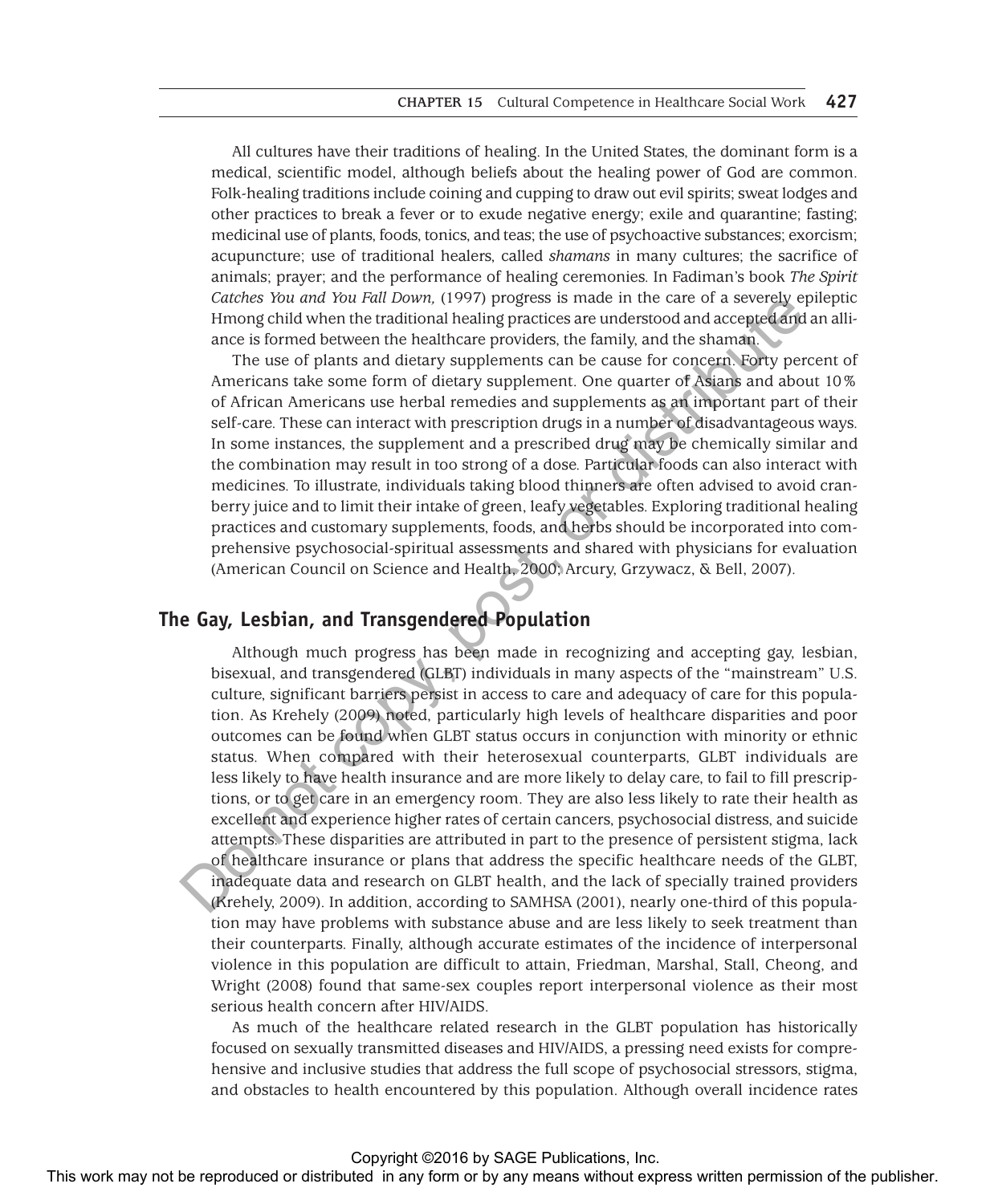have stabilized for most groups in the years between 2008 and 2010, the estimated rates for males having sex with males (MSM) has increased 12%. Furthermore, the age of incidence decreased and now these diseases disproportionately affect people between the ages of 24 and 35. African Americans, particularly young African American males, are most at risk (Centers for Disease Control and Prevention [CDC], 2013). Cultural and religious stigmas in the African American community regarding males having sex with males are factors that inhibit safe-sex practices, early diagnosis, and treatment. Barriers to healthcare, including access, lack of insurance, and a shortage of primary care providers, are also factors. Because early identification and treatment with antiretroviral therapy have been shown to slow the progression of HIV to the disease AIDS and reduces transmission from one person to another, social workers must become educated and comfortable addressing this issue with at-risk clients. In practice, social workers should encourage individuals to be tested and referred to the appropriate specialists and clinics for care (CDC, 2013). *Figure 15.2* reveals the 2010 incidence rate of new HIV infections and how MSMs are disproportionally affected. Once a patient has been diagnosed, in addition to providing emotional support, social workers can assist the patient in obtaining and maintaining the required drug regimen.





*Note:* MSM = males having sex with males; IDUs = intravenous drug users *Source:* Estimated New HIV Infections (2010). Centers for Disease Control and Prevention, 2013.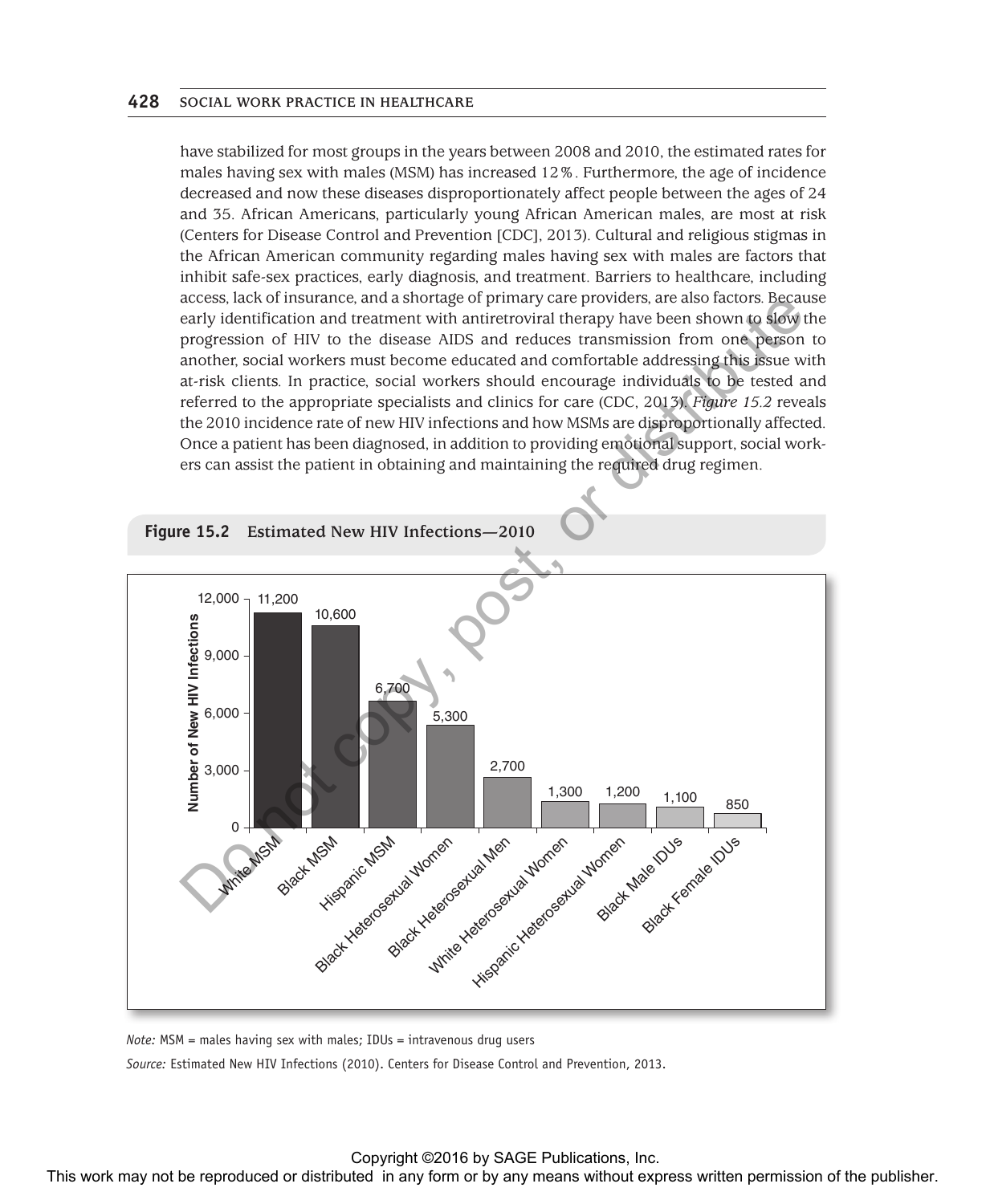The limited failure to recognize gay marriage and support the rights of same-sex couples places a significant burden on American's 2.5 million GLBT elders, who are twice as likely to live alone and four times less likely to have children to assist in their care (Krehely, 2009). Even when the couple is recognized and supported by the healthcare team, persistent legal barriers can prevent disclosing medical information and block medical decision making of the same-sex partner of a patient, thereby preventing his or her full engagement in the care of his or her loved one. Along with offering supportive and inclusive care that encourages patients to disclose their gender/sexual orientation and identify issues of concern, social workers involved with this population can intervene by

- encouraging healthcare team members to recognize and address their own feelings and attitudes about working with GLBT individuals;
- contributing to training that enhances the competency/sensitivity of care,
- becoming familiar with and identifying the particular healthcare challenges and problems faced by GLBT patients,
- providing an opportunity for patients to explore and heal from the stigma and negative experiences associated with homophobia and heterosexism,
- assuring the inclusion of GLBT patients in appropriate medical studies and the protection of their rights as human subjects in those studies,
- helping patients assert their rights to competent care, and
- advocating for the inclusion of GLBT partners in medical decision-making processes (SAMHSA, 2001).

# **CULTURALLY COMPETENT HEALTHCARE ORGANIZATIONS**

Culturally competent practice is enhanced when there is an organization commitment to providing culturally competent care. In fact, the literature on culturally competent social work practice states that the efforts of the individual practitioner will not have much impact *unless* expectations for culturally competent practice is woven into the fabric of the healthcare (Bankhead & Erlich, 2005). According to Nybell and Sims (2004), cultural competence in social service organizations requires that staffing management and leadership is congruent with the diversity of the client population served. This necessitates reviewing policies and practices related to recruiting, hiring, training, and retaining a diverse work force as well as assessing the organization within the context of the community it serves. Further, programs and services must be evaluated to determine the extent to which resources are allocated fairly and appropriately so that all groups are served. Agency-wide cultural competence training initiatives should be implemented, specifically targeting the needs and demographic makeup of the peterote or activities and the representation and the reproduced in any form or by any means with the publisher or the publisher contribution or activity with the multipulation of the multipulation of the publisher.<br>
The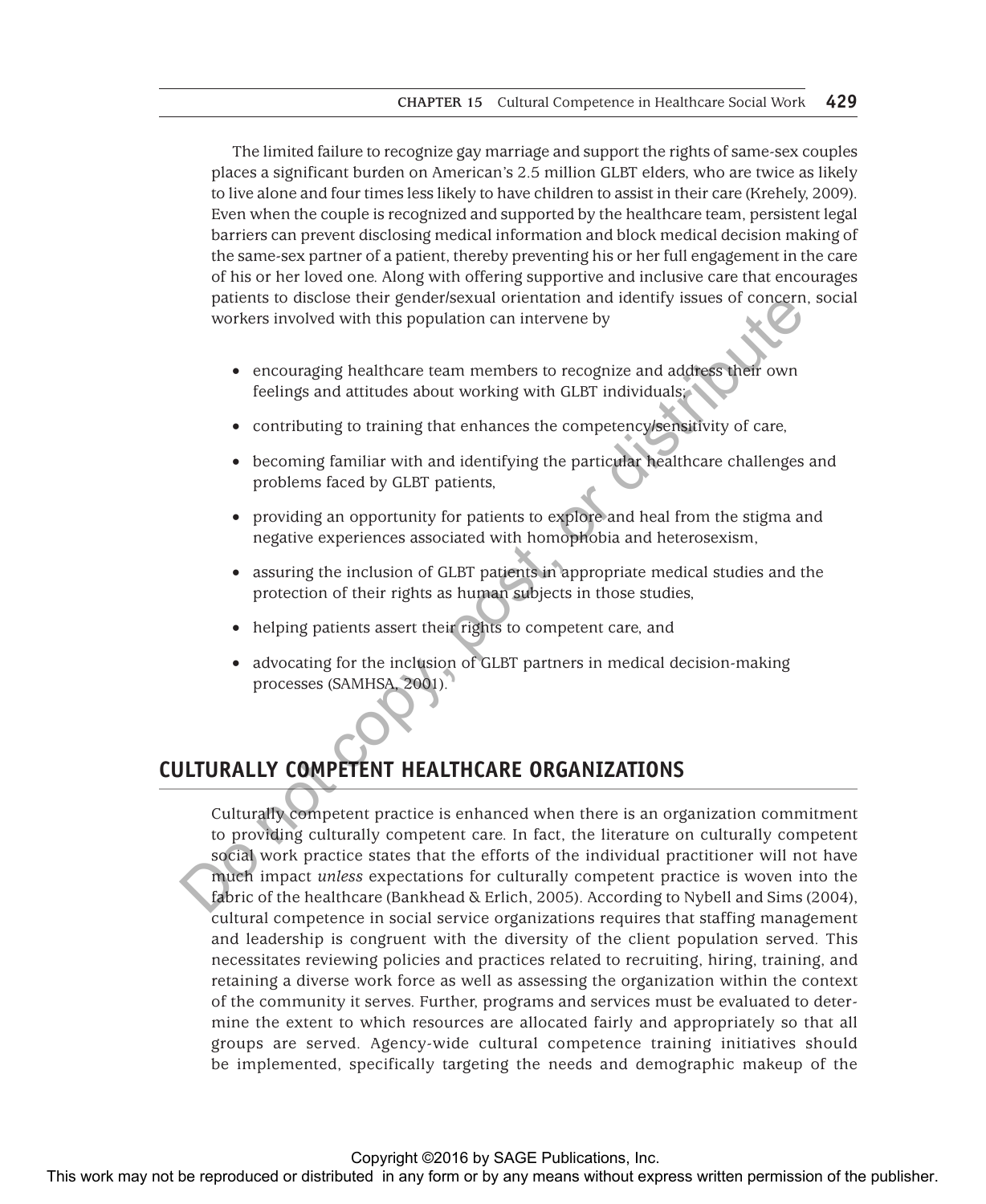community served. At the level of interaction between professionals and clients, written materials must be translated and resources made available for translation if necessary (Ludwig-Beymer, 2008).

The following guidelines are suggested for culturally competent organizations (Green, 1999; Hutchison, 2003; Lum, 2003; Mor Barak, 2000):

- Diversity should be reflected in all levels of the organization from clients to the board of directors.
- The organization should conduct and support ongoing training and communication about diversity issues and multicultural communication.
- Staff should be actively engaged in learning about the community, its norms, values, and formal as well as informal resources. Particular attention should be paid to preferences for care giving and care receiving.
- Staff should engage in active outreach, attending local functions, giving presentations at community organizations and so on, particularly when a targeted population is suspicious of Western bioscience.
- Staff should maintain working relationships with other organizations that serve the targeted population, such as ethnic agencies (NASW, 2006).

Cross, Bazron, Dennis, and Isaacs. (1983) conceptualized the cultural competence of organizations as falling along a continuum. Beginning with the least level of competence, organizations may be *culturally destructive,* with extreme insensitivity to patients' cultural identities, health practices, and beliefs. *Cultural incapacity* is reflected when organizations have failed to develop any capacity to respond to patients of different cultures. Organizations that believe that good practices in and of themselves are culturally appropriate are seen as *culturally blind*. Organizations that recognize and attempt to rectify weaknesses in serving those from different cultures are regarded as *culturally pre-competent*. A **culturally competent organization** accepts and respects differences between cultural groups, continually assesses their policies and practices regarding cultural sensitivity, has an ongoing commitment to expand cultural knowledge and resources, and promotes cultural competence in hiring and developing staff. beard of directors<br>
The organization about disentaly issues and moleculental communiques<br>
Surfatously expressed or distributed in any form or both the communiques<br>
Surfatously expressed or the publisher of the community o

Social workers have much to contribute to organization-wide efforts that enhance cultural competence. Our knowledge of the community, its resources, and formal and informal leaders can be a distinct asset in creating supportive networks of concerned individuals with cultural expertise for guiding the process. Our macropractice skills can lead and facilitate the change effort and ensure appropriate responsiveness to the community at large. Finally, we have the capacity to work at mezzo and micro levels with groups, families, and individuals to ensure that cultural beliefs about health and illness are understood and reflected in care. The following checklist *(Table 15.1)* is adapted from work by Goode (2006) and the National Center for Cultural Competence. Originally designed for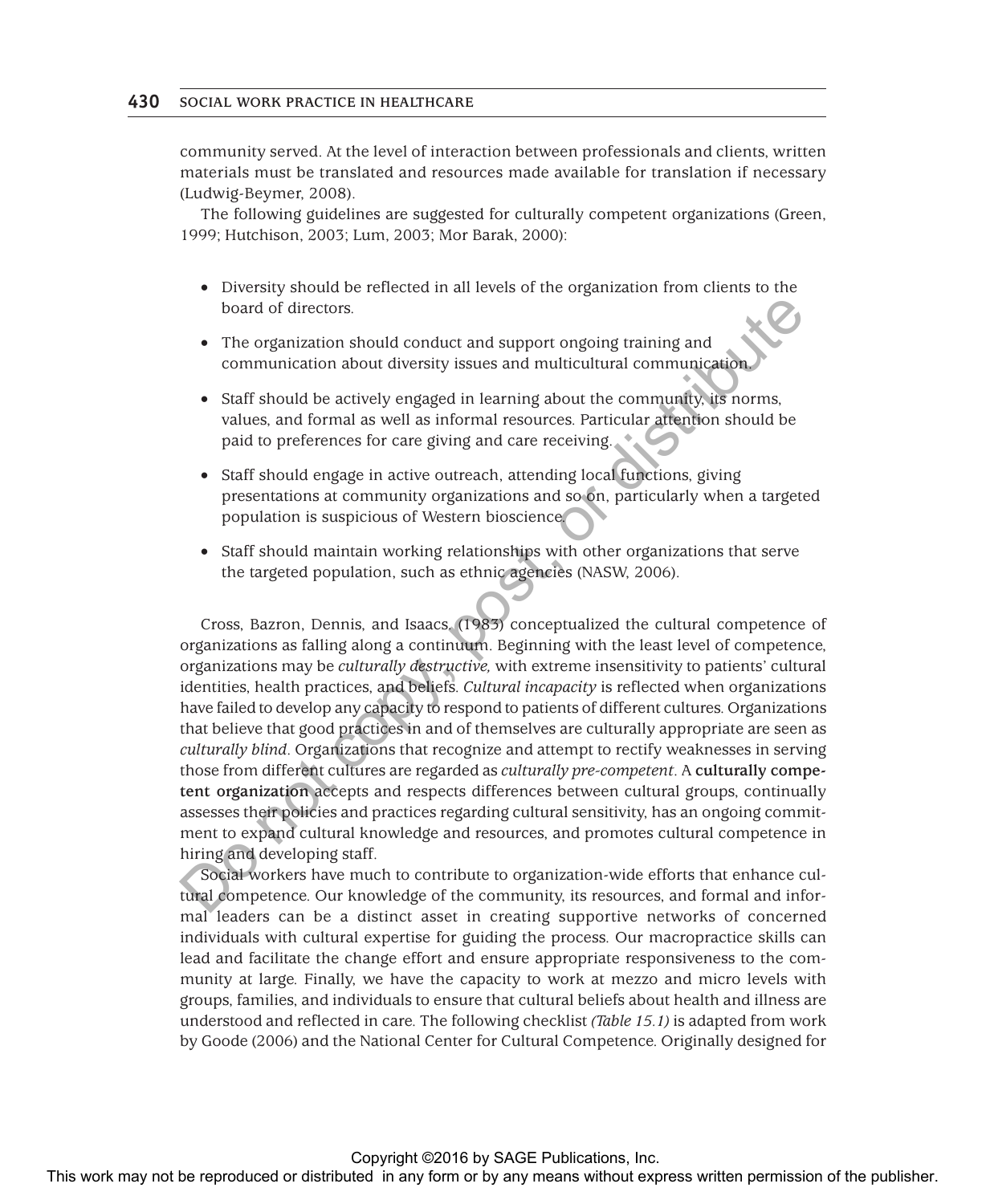assessing agencies working with children, the checklist has been adapted by others for assessing the cultural sensitivity of healthcare organizations and social service agencies serving a variety of client age groups.

### **Table 15.1** Checklist for Culturally Competent Organizations

#### **PROMOTING CULTURAL DIVERSITY AND CULTURAL COMPETENCY**

This checklist is intended to heighten the awareness and sensitivity of personnel to the importance of cultural diversity and cultural competence in human service and health settings. It provides concrete examples of the kinds of values and practices that foster such an environment.

Directions: Please select A, B, or C for each item listed below.

 $A =$ Things I do frequently

 $B =$ Things I do occasionally

C= Things I do rarely or never

#### **PHYSICAL ENVIRONMENT, MATERIALS & RESOURCES**

1. Pictures, posters and other materials are displayed that reflect the cultures and ethnic backgrounds of patients and families served by the program or agency.

2. Magazines, brochures, and other printed materials in reception areas are of interest to, and reflect the different cultures of patients and families served by the program or agency.

3. When using videos, films, CDs, DVDS, or other media resources for mental health prevention, treatment or other interventions we insure that they reflect the cultures of patients and families by the program or agency.

4. When using food during an assessment, we insure that meals provided include foods consistent with the cultural and ethnic backgrounds of patients and families served by the program or agency. **THE COUTURAL ENTRAL DESTRA AND CLUURAL COMPTRIENT THIS IS WELF THE CONDUCT THE CONDUCT CONDUCT THE CONDUCT CONDUCT CONDUCT CONDUCT CONDUCT CONDUCT CONDUCT CONDUCT CONDUCT CONDUCT CONDUCT CONDUCT CONDUCT CONDUCT CONDUCT C** 

\_\_\_\_\_ 5. We insure that toys and other play accessories in reception areas and those used during assessment are representative and inclusive of the various cultural and ethnic groups of the community we serve.

#### **COMMUNICATION STYLES**

\_\_\_\_\_ 6. For children and youth who speak languages or dialects other than English, staff attempt to learn and use key words in their language so that they are better able to communicate with them during assessment, treatment or other interventions.

*(Continued)*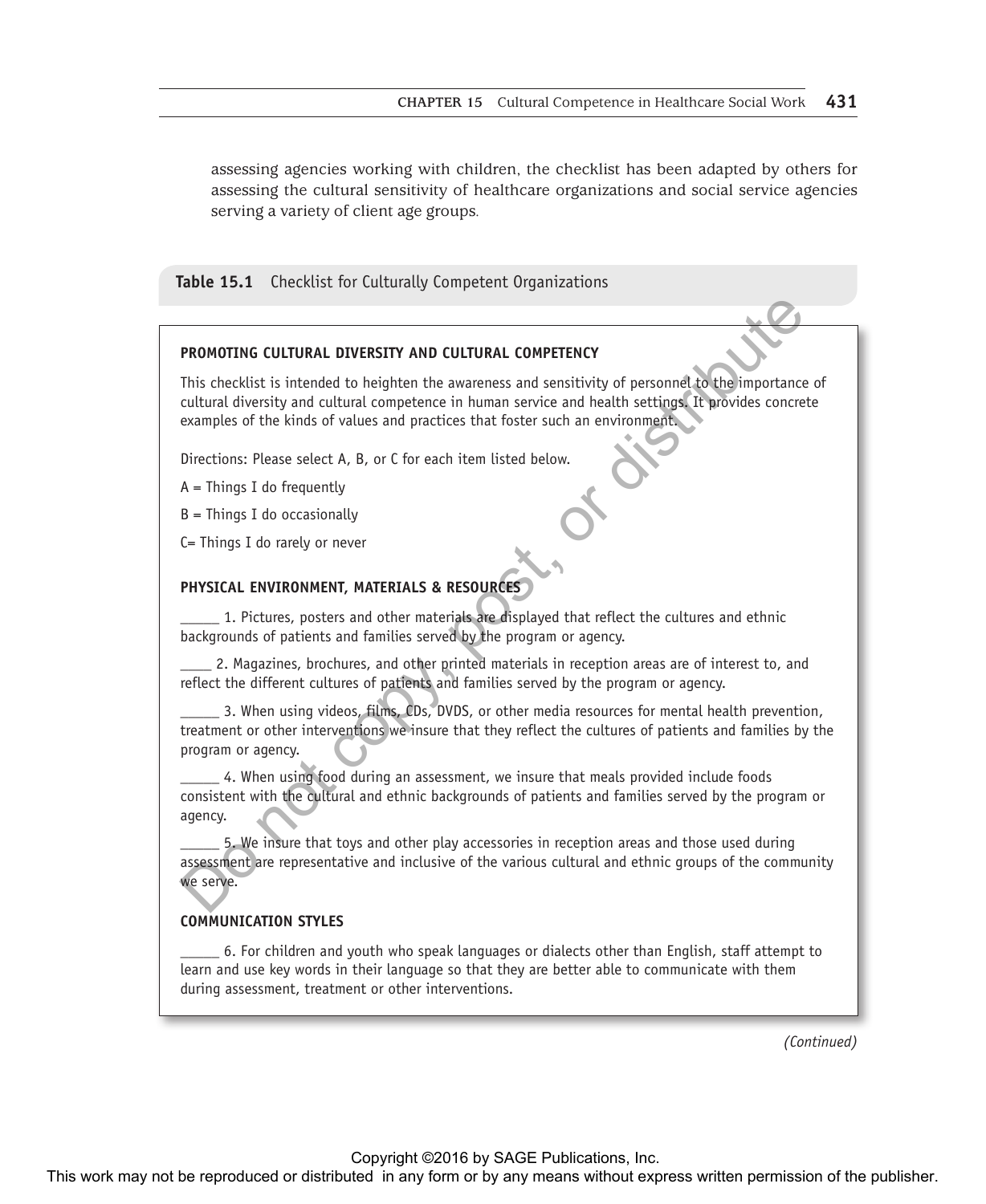(Continued)

7. Staff attempt to understand any cultural or familial colloquialisms used by patients and families that may impact on assessment, treatment or other interventions.

8. The organization has appropriate visual aids available to use with patients and families who have limited English proficiency.

\_\_\_\_\_ 9. Bilingual or multilingual staff are identified and trained/certified as interpreters for assessment, treatment, and other interventions for patients/families w/limited English Proficiency.

\_\_\_\_ 10. Bilingual staff or multilingual trained/certified interpreters are available and used during assessments, treatment sessions, meetings, and for other events for patients and families who require this level of assistance. This work may not be represented to the representation of the consideration of the consideration of the consideration of the consideration or by any means with the publisher of the publisher. This was not consider the publ

11. Staff have been trained to keep in mind that:

a) limitations in English proficiency are in no way a reflection of an individual's level of intellectual functioning.

\_\_\_\_\_ b) limited ability to speak English has no bearing on an individual's ability to communicate effectively in their language of origin.

c) patients may or may not be literate in their language of origin and/or English.

12. Patient education materials and other written communications are translated into the patient's and family's language of origin.

13. Staff understand that it may be necessary to use alternatives to written communications for some patients and families, as word of mouth may be a preferred method of receiving information.

14. Staff understand the principles and practices of linguistic competency and:

\_\_\_\_\_ a) apply them within their programs and services.

b) advocate on behalf of patients and families when appropriate.

\_\_\_\_\_ 15. Staff understand the implications of health/mental health literacy within the context of the patient/family's culture or origin.

#### **VALUES AND ATTITUDES**

\_\_\_\_\_ 16. Staff use alternative formats and varied approaches to communicate and share information with patients and families who experience illness and/or disability.

\_\_\_\_\_ 17. Staff avoid imposing values that may conflict or be inconsistent with those of cultures or ethnic groups other than their own.

18. Staff discourage others from using racial and ethnic slurs and other derogatory terms by helping them understand that certain words can hurt others.

19. Books, movies, and other media resources used by the agency have been screened for negative cultural, ethnic, or racial stereotypes.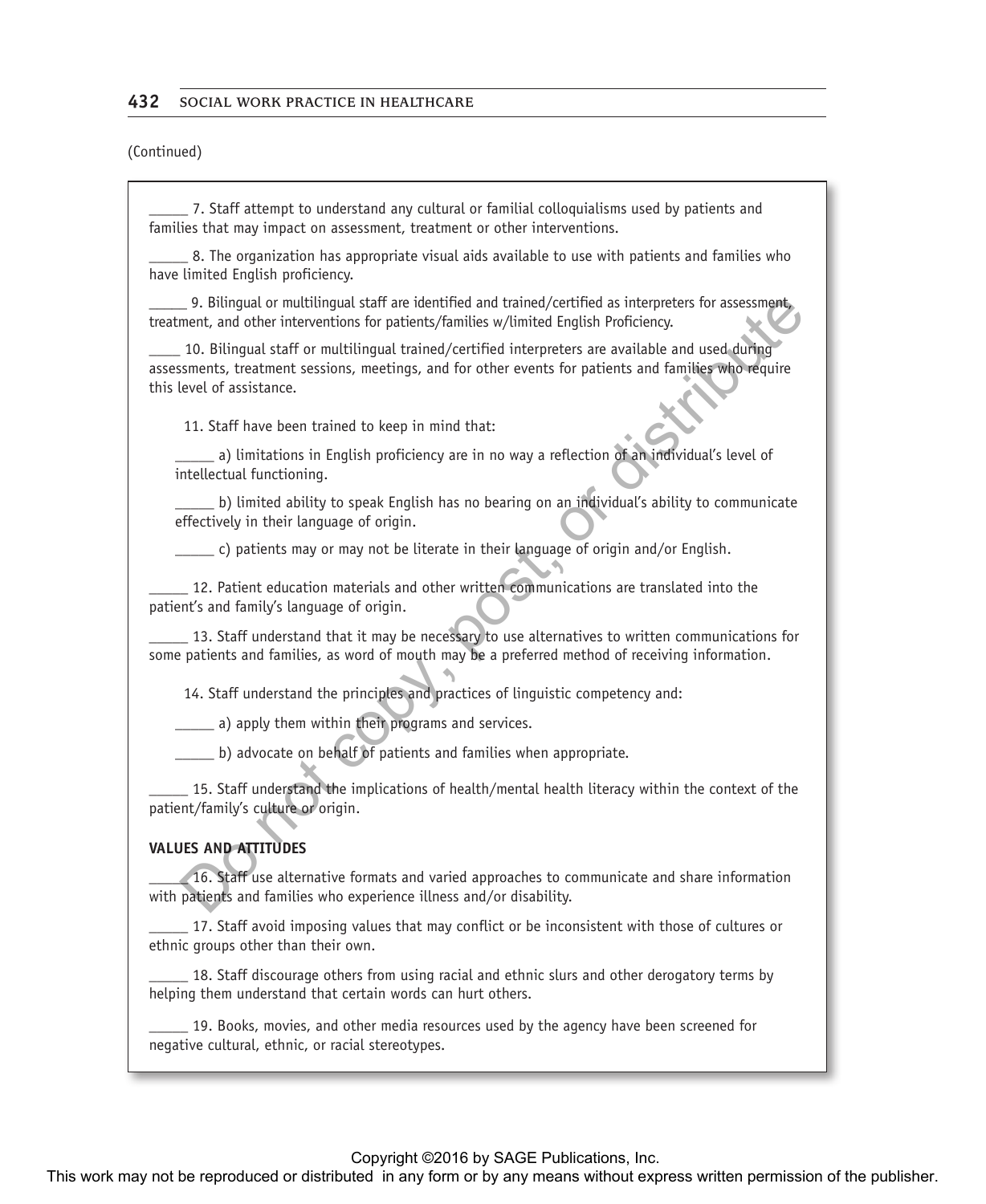20. Staff intervene in an appropriate manner when they observe other staff engaging in behaviors that show cultural insensitivity, bias or prejudice.

21. Staff understand and accept that family is defined differently by different cultures (e.g. extended family members, fictive kin, godparents).

22. Staff recognize and accept that individuals from culturally diverse backgrounds may desire varying degrees of acculturation into the dominant or mainstream culture.

23. Staff accept and respect that gender roles in families may vary significantly among different cultures.

24. Staff understand that age and life cycle factors are experienced differently by different cultures and must be considered in interactions with individuals and families (e.g., high value placed on the decisions of elders or the role of the eldest male in families).

25. Generally speaking, staff accept and are able to respect the preferences and practices of patients and families from various cultures and to interact non-judgmentally.

26. Staff recognize that the meaning, value, and types of health prevention, intervention, and treatment vary greatly among cultures.

27. Staff recognize and understand that beliefs and concepts of emotional well-being vary significantly from culture to culture.

28. Staff understand that beliefs about physical and mental illness and disability are culturally based and accept that responses to these conditions and related treatment/interventions are heavily influenced by culture.

29. Staff understand the impact of stigma associated with physical and mental illness and helpseeking varies between culturally diverse communities.

\_\_\_\_\_ 30. Staff understand that religion, spirituality, and other beliefs may influence how families respond to mental or physical illnesses, disease, disability, and death.

31. Staff recognize and accept that folk and religious beliefs may influence a family's reaction and approach to an individual with an illness or disability.

32. Staff understand and respect that customs and beliefs about food, its value, preparation, and use are different from culture to culture and that this may be an important consideration in healthcare treatment. variance so the reproduced or distributed in any form or the representations. This work may not be reproduced in any form or by any means were permission of the record or distributed in any form or distributed in any form

33. Before meeting with patients and families from other cultures, staff seek information on acceptable behavior, courtesies, customs, and expectations that are unique to that culture.

34. The organization and its staff have developed relationships from other agencies, key community informants, and leaders who are also engaged in serving the diverse members of the community.

*(Continued)*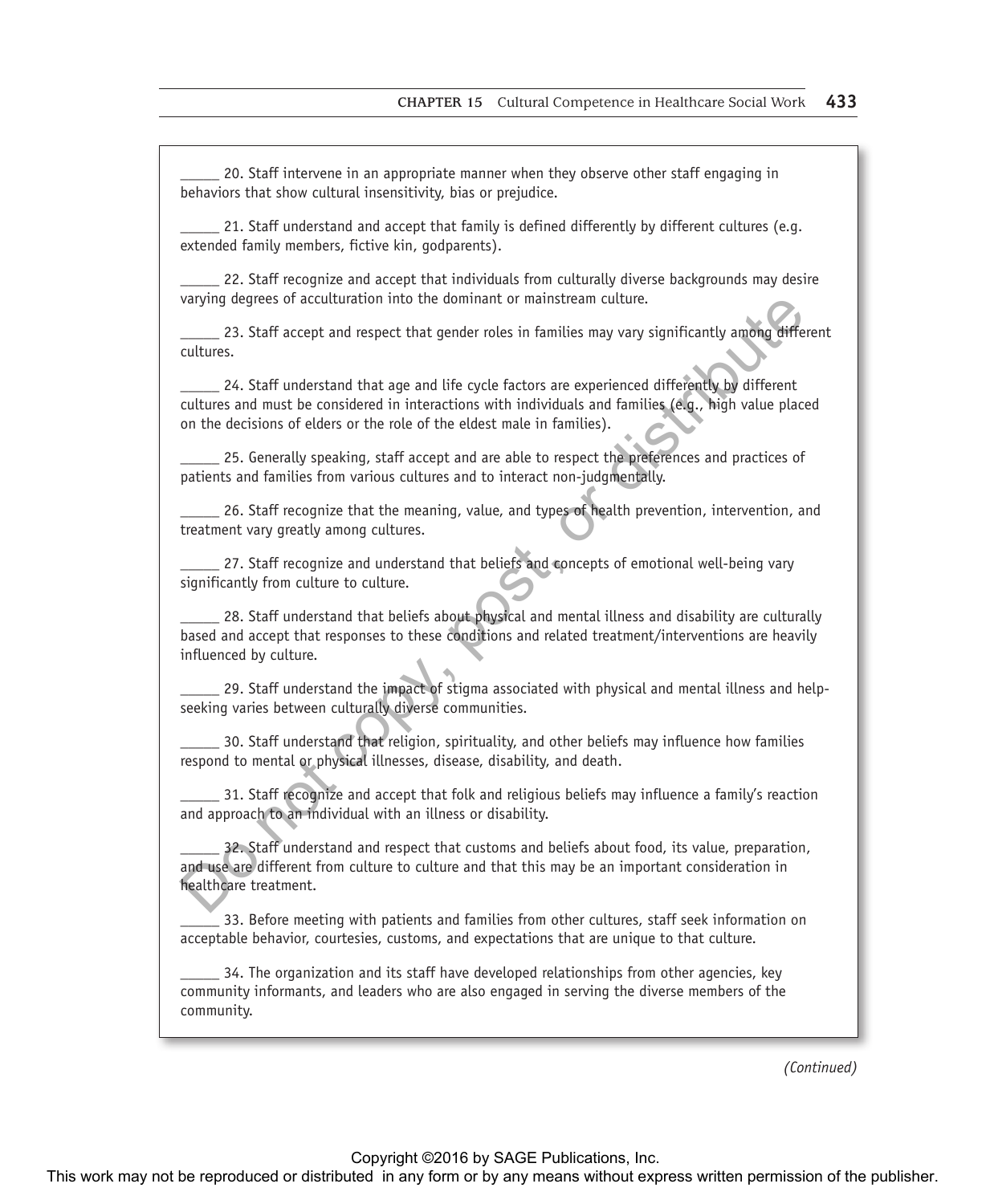(Continued)

\_\_\_\_\_ 35. The organization and program's mission statement, goals, policies, and procedures have been reviewed to ensure that they incorporate principles and practices that promote cultural diversity and cultural and linguistic competence.

36. The organization regularly assesses the community and population served to identify demographic trends and population changes that necessitate the development or modification of services in response.

37. The organization has made a commitment to recruiting, hiring, training and retaining diverse workforce.

\_\_\_\_\_ 38. The organization has development and implemented an agency wide cultural competence training initiative.

\_\_\_\_\_ 39. The organization provides regular opportunities for the staff to meet and discuss issues related to cultural competence and serving the needs of the various cultural groups served.

\_\_\_\_\_40. The organization provides support and opportunities for further staff development, training, research, and knowledge development and dissemination around issues of cultural competence in healthcare.

There is no answer key with correct responses. However, if you frequently responded "C," your organization may not necessarily demonstrate values and engage in practices that promote a culturally diverse and culturally competent service healthcare delivery system.

*Source:* Adapted from Goode (2006).

## **SUMMARY**

Culture as reflected in the thoughts, communications, actions, customs, beliefs, values, and institutions of a racial, ethnic, religious, or social group has a pervasive impact on individual health and use of healthcare services. This chapter has examined these impacts and the importance of developing sensitivity to the cultural nuances of patients and families seeking healthcare. Religious and spiritual orientations have significant roles affecting an individual's persona, including how the individual envisions his or her health condition, the acceptability of treatment, and the manner in which he or she interacts with the healthcare team. Attention to gay, lesbian, bisexual, and transgendered (GLBT) individuals includes the impacts of historic discrimination to this group and the manner in which care is sought out and received. This work may not be reproduced or distributed in any form or by any means which contains a stationary and the reproduced in any means with the publisher and the publisher. This population are produced in any or be a stat

Individual practitioners and healthcare organizations alike are accountable to maintain a level of cultural competency that reflects their awareness and appreciation for the uniqueness of the individual. Social work in particular has a responsibility to be proactive in assisting the healthcare team to understand patient and family member beliefs and values about one's health condition and the treatment of presenting problems. Respect and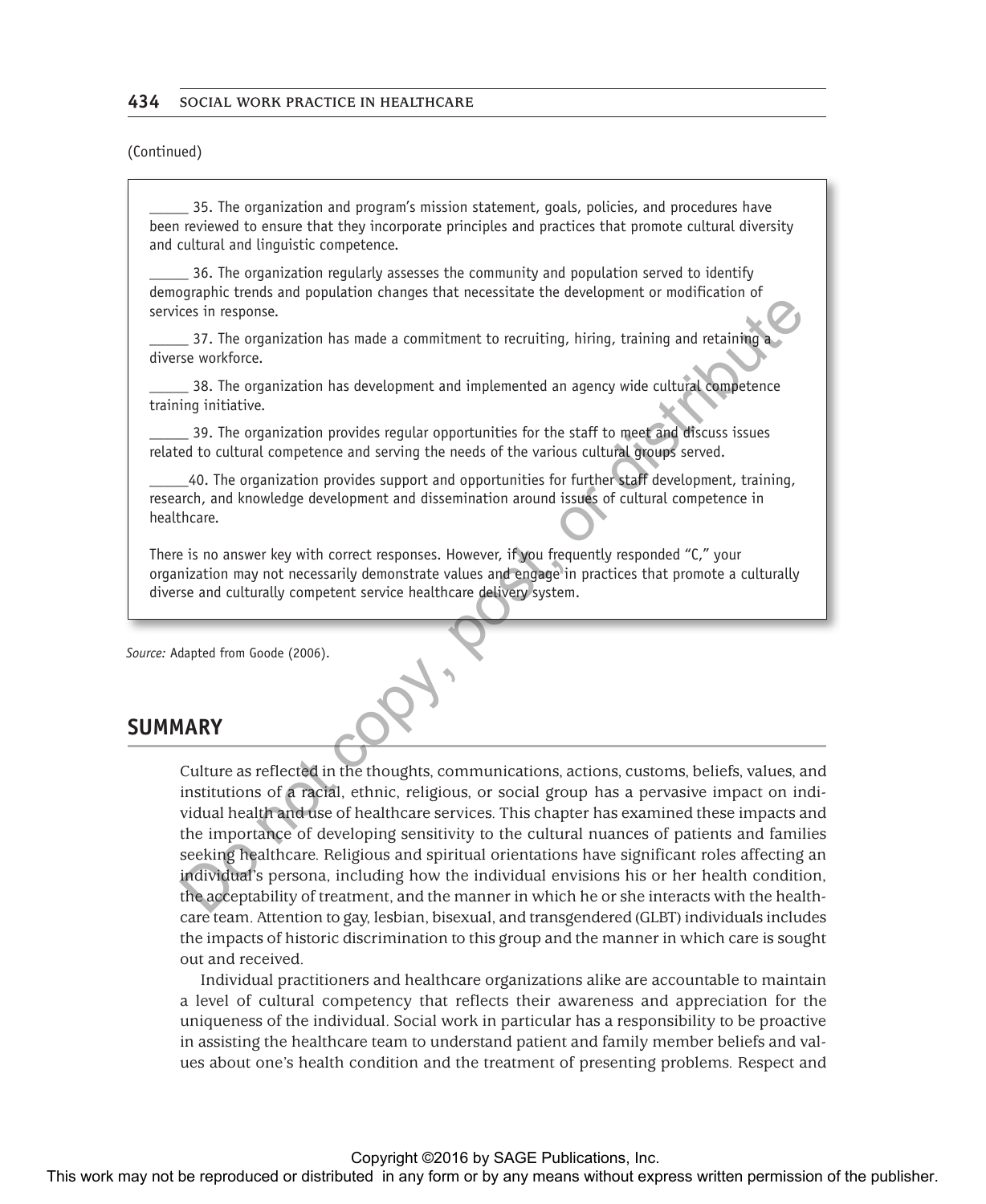accommodation to patient needs and preferences will enhance the likelihood of positive interventions and outcomes. Sensitivity and compassion based on such respect is fundamental to healthcare social work practice.



- 1. How does cultural humility and the clinical position of "not-knowing" assist us in working with people from different cultures? Are there limitations to this approach? What would be an alternative?
- 2. Gender roles, power, and authority in families vary by cultural traditions. How might you work with a woman from the Middle East who will not talk with you directly and insists that you speak with her husband?
- 3. What cultural groups are strongly represented in your community? What do you know about them? How much interaction do you have with them? How well prepared would you feel to work with them in a healthcare setting? What steps could you take to develop some familiarity with other cultures in your community?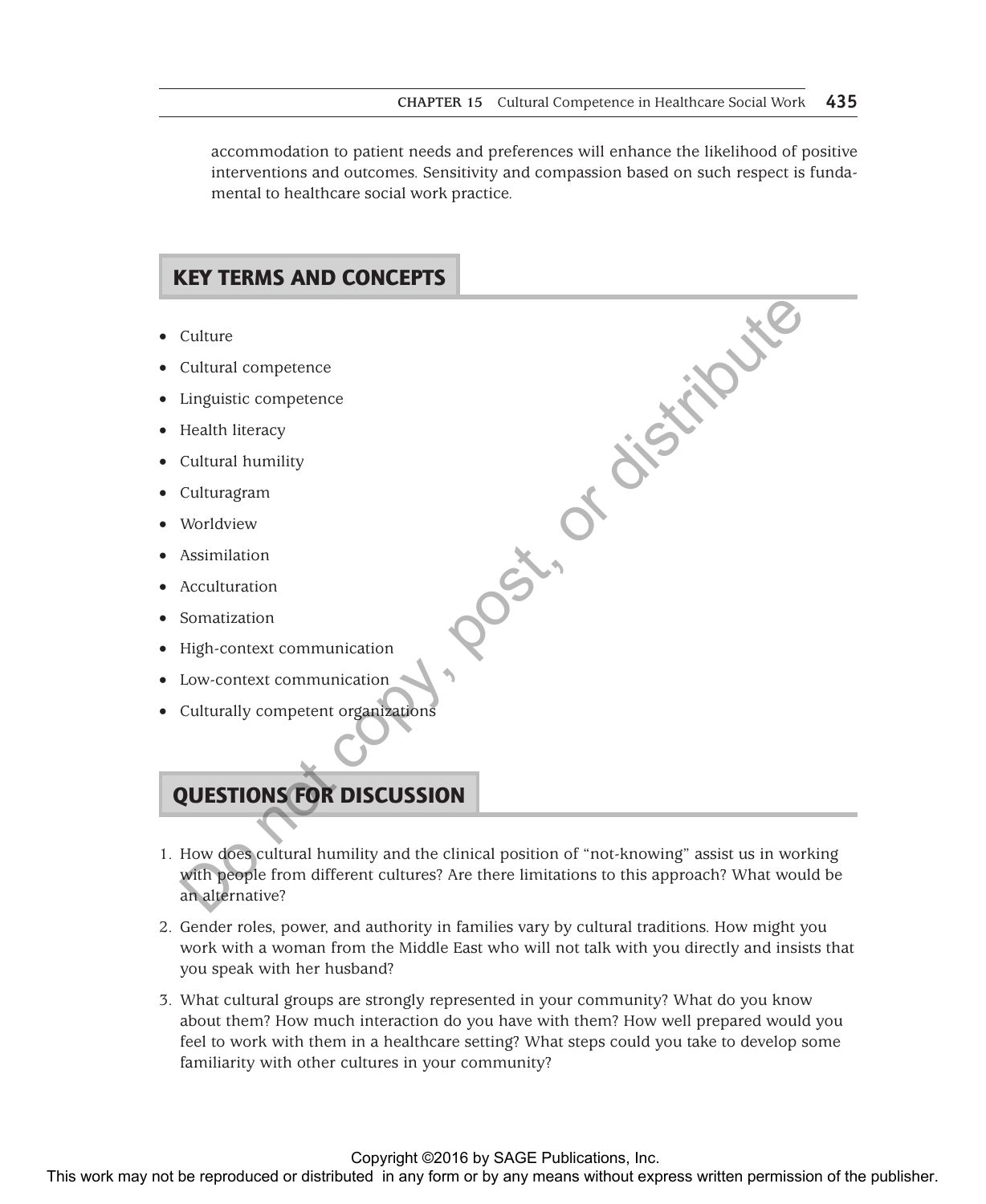# **EXERCISES**

- 1. Create a list of ten open-ended questions that you could use as part of a biopsychosocial assessment to explore a patient's culture.
- 2. Go to the website for the Provider's Guide to Quality and Culture (http://erc.msh.org/ mainpage.cfm?file=1.0.htm&module=provider&language=English) and select one of the cultural groups that are described there. Prepare a brief presentation on the cultural beliefs and practices and present it to your class.
- 3. Create a culturagram for your family of origin and its culture of origin. If you need to, interview someone to learn about how your family came to America and other religious, cultural, and health beliefs and practices. This may not be reproduced or the reproduced or distributed in any means with the reproduced or distributed or distributed in any means when the publisher.<br>
The reproduced or distributed in a space of the publisher of the

## **REFERENCES**

- Agency for Healthcare Research and Quality. (2003). *Planning culturally and linguistically appropriate services: A guide for managed care plans.* Retrieved from http://www.ahrq.gov/populations/plan clas.htm
- Altman, I., & Rogoff, B. (1987). World views in psychology: Trait, interactional, organismic and transactional perspectives. In D. Stokols & I. Altaman (Eds.), *Handbook of environmental psychology,*  (Vol. I, pp. 7–40). New York: John Wiley.
- American Council on Science and Health. (2000, November 1). *What's the story? Drug supplement interaction*. Retrieved from http://acsh.org/2000/11/whats-the-story-drug-supplement-interaction/
- Anderson, H. (1997). *Conversation, language and possibilities: A postmodern approach to therapy.* New York: Basic Books.
- Anderson, H., & Goolishian, H. A. (1992). The client is the expert: A not knowing approach to therapy. In S. McNamee & K. Gergen (Eds.), *Therapy as social construction* (pp. 25–39). Newbury Park, CA: SAGE.
- Arcury, T. A., Grzywacz, J. G., & Bell, R. A. (2007). Herbal remedy use as health self-management among older adults. *Journals of Gerontology Series B: Psychological Sciences & Social Sciences, (62B)*2, 142–149.
- Bankhead, T. & Erlich, J.L. (2005). *Diverse populations and community practice.* Thousand Oaks, CA: SAGE.
- Brady, M. J., Peterman, A. H., Fitchett, G., Mo, M., & Cella, D. (1999). The case for including spiritual in quality of life measurement in oncology. *American Journal of Obstetrics and Gynecology, 16*, 121–128.
- Centers for Disease Control and Prevention. (2013, May 3). *HIV incidence*. Retrieved from http://www .cdc.gov/hiv/statistics/surveillance/incidence
- Congress, E. (1994). The use of culturagrams to assess and empower culturally diverse families. *Families in Society, 75,* 531–540.
- Congress, E. (2005). Cultural and ethical issues in working with culturally diverse patients and their families. *Social Work in Health Care, 39*(3–4), 249–262.
- Cross, T. L., Bazron, B. J., Dennis, K. W., & Isaacs, M. R. (1989). *Toward a culturally competent system of care: A monograph on effective services for minority children who are severely emotionally disturbed*. Washington, DC: Georgetown University, Child Development Center, Child and Adolescent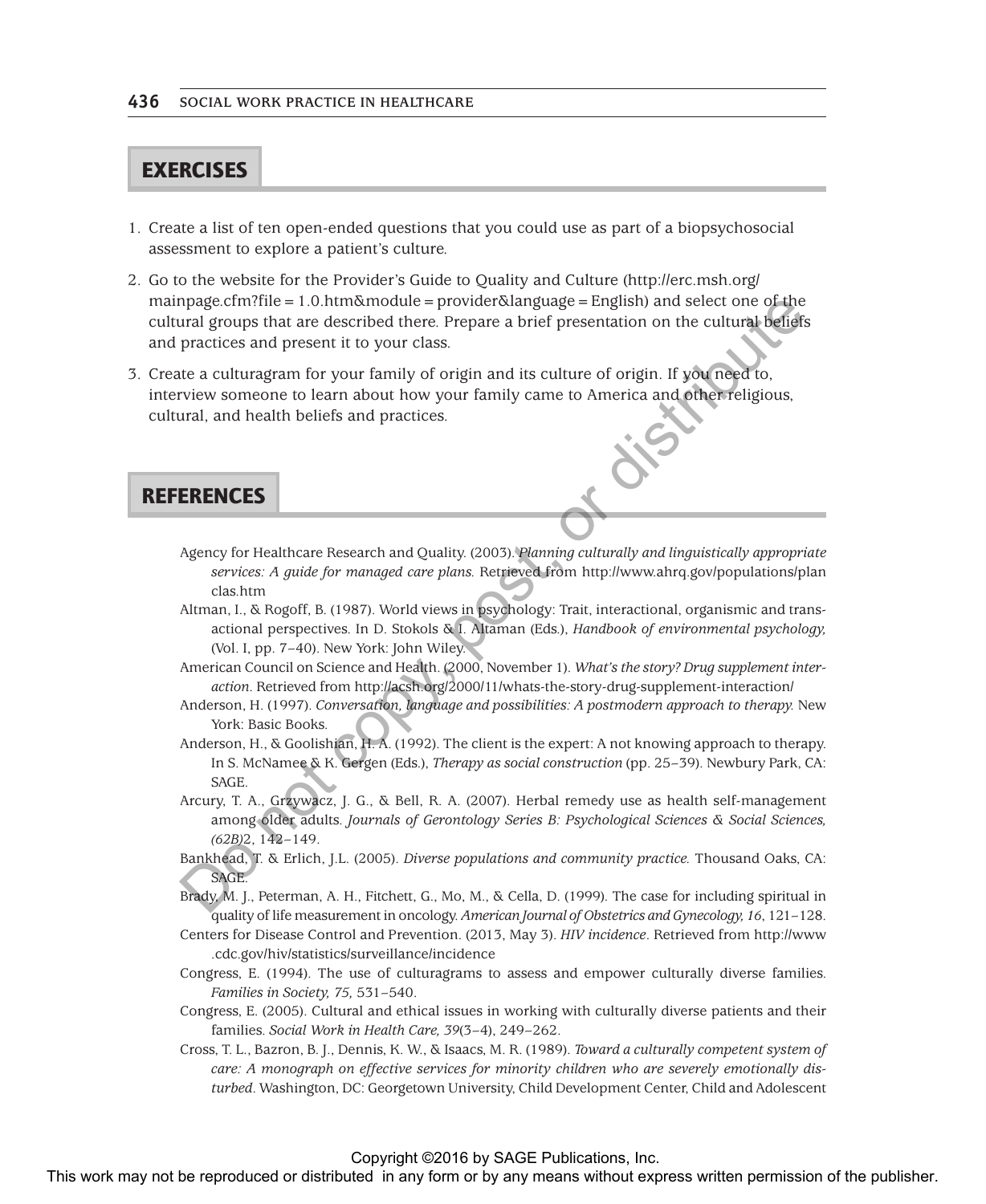Service system Program, Technical Assistance Center. Retrieved from: http://www.mhsoac.ca.gov/ meetings/docs/Meetings/2010/June/CLCC\_Tab\_4\_Towards\_Culturally\_Competent\_System.pdf

- Dubard, C. A., & Gizlice, A. (2008). Language spoken and difference in health status, access to care, and receipt of preventive services among U.S. Hispanics. *Research and Practice, 98*(11), 2021–2033.
- Fadiman, A. (1997). *The spirit catches you and you fall down: A Hmong child, her American doctors, and the collision of two cultures*. New York: Farrar, Straus and Giroux.
- Farrar, A., & Kirkpatrick, W. (2010). Opportunities to demonstrate leadership in language access services. In W. Spitzer (Ed*.*), *Immigration: health care social work policy and practice issues* (pp. 83–94). National Society for Social Work Leadership in Health Care. Petersburg, VA: Dietz Press.
- Flores, G., & Vega, L.R. (1998). Barriers to health access for Latino children: A review. *Family Medicine, 30*, 196–205.
- Friedman, M. S., Marshal, M. P., Stall, R., Cheong, G., & Wright, E. R. (2008). Gay-related development, early abuse and adult health outcomes among gay males. *AIDS and Behavior, 12*, 891–902.
- Galanti, G. (2008). *Caring for patients from different cultures.* (4th ed.)*.* Philadelphia: University of Pennsylvania Press.
- Georgetown University Health Policy Institute. (2004, February). *Cultural competence in health care: Is it important for people with chronic conditions?* Washington, DC. Retrieved from [https://hpi](https://hpi
.georgetown.edu/agingsociety/pubhtml/cultural/cultural.html) .georgetown.edu/agingsociety/pubhtml/cultural/cultural.html
- Goode., T. A. (2006). *Promoting cultural competence and cultural diversity in early intervention and early childhood settings*. Retrieved from http://www.azdhs.gov/bhs/pdf/culturalComp/self\_assess.pdf
- Green, J. (1999). *Cultural awareness in the human services: A multi-ethnic approach* (3rd ed.). Boston: Allyn & Bacon.
- Hall, E. T. (1976). *Beyond culture*. New York: Anchor Books.
- Harris, R. C., Dew, M. A., Lee, A., Amaya, A., Buches, L., Reetz, D., & Coleman, C. (1995). The role of religion in heart-transplant recipients long-term health and well-being. *Journal of Religion and Health, 34(*1), 17–32.
- Hutchison, E. (2003). Formal organizations. In E. Hutchison (Ed.), *Dimensions of human behavior: Person and environment* (2nd ed., pp. 471–505). Thousand Oaks, CA: Pine Forge Press.
- Jang, Y., Chiriboga, D. A., Herrera, J. R., Tyson, D. M., & Schonfeld, L. (2011). Attitudes toward mental health services in Hispanic older adults: The role of misconceptions and beliefs. *Community Mental Health Journal, 47*, 164–170.
- Jenks, A. C. (2011). From "list of traits" to "openmindeness": Emerging issues in cultural competence education. *Culture, Medicine and Psychiatry, 35*, 209–235.
- Kagawa-Singer, M., & Blackhall, L. J. (2001). Negotiating cross-cultural issues at the end of life. *Journal of the American Medical Association, 286*, 2993–3001.
- Kleinman, A., Eisenberg, L., & Good, B. (1978). Culture, illness and care: Clinical lessons from anthropologic and cross-cultural research. *Annals of Internal Medicine, 88,* 251–258.
- Koenig, H. G., Cohen, H. J., George, L. K., Hays, J. C., Shema, S. J., Larson, D. B., & Blazer, D. G., (1997). Attendance at religious services, interleukin-6, and other biological parameters of immune function in older adults. *International Journal of Psychiatry and Medicine, 27,* 233–250.
- Krehely, J. (2009, December 21). *How to close the LBGT health disparities gap*. Center for American Progress. Retrieved from http://cdn.americanprogress.org/wp-content/uploads/issues/2009/12/ pdf/lgbt\_health\_disparities\_race.pdf Notice Act (Way have the rest [or](http://www.azdhs.gov/bhs/pdf/culturalComp/self_assess.pdf) the rest or [di](https://hpi
.georgetown.edu/agingsociety/pubhtml/cultural/cultural.html)stribution in any form or by any form or by any means with the reproduced or distributed in any form of the state of the state of the state of the state of the state of the s
	- Leininger, M. (1991). *Culture care and universality: A theory of nursing care*. New York: National League for Nursing Press.
	- Leininger, M. (1996). Founder's focus: Transcultural nursing administration: An imperative worldwide. *Journal of Transcultural Nursing, 8*(1), 28–33.
	- Ludwig-Beymer, P. (2008). Creating culturally competent organizations. In M. M. Andrews & J. S. Boyle (Eds.), *Transcultural competence in nursing care* (pp. 197–225). Philadelphia PA: Wolters Kluwer/ Lippincott Williams & Wilkins.